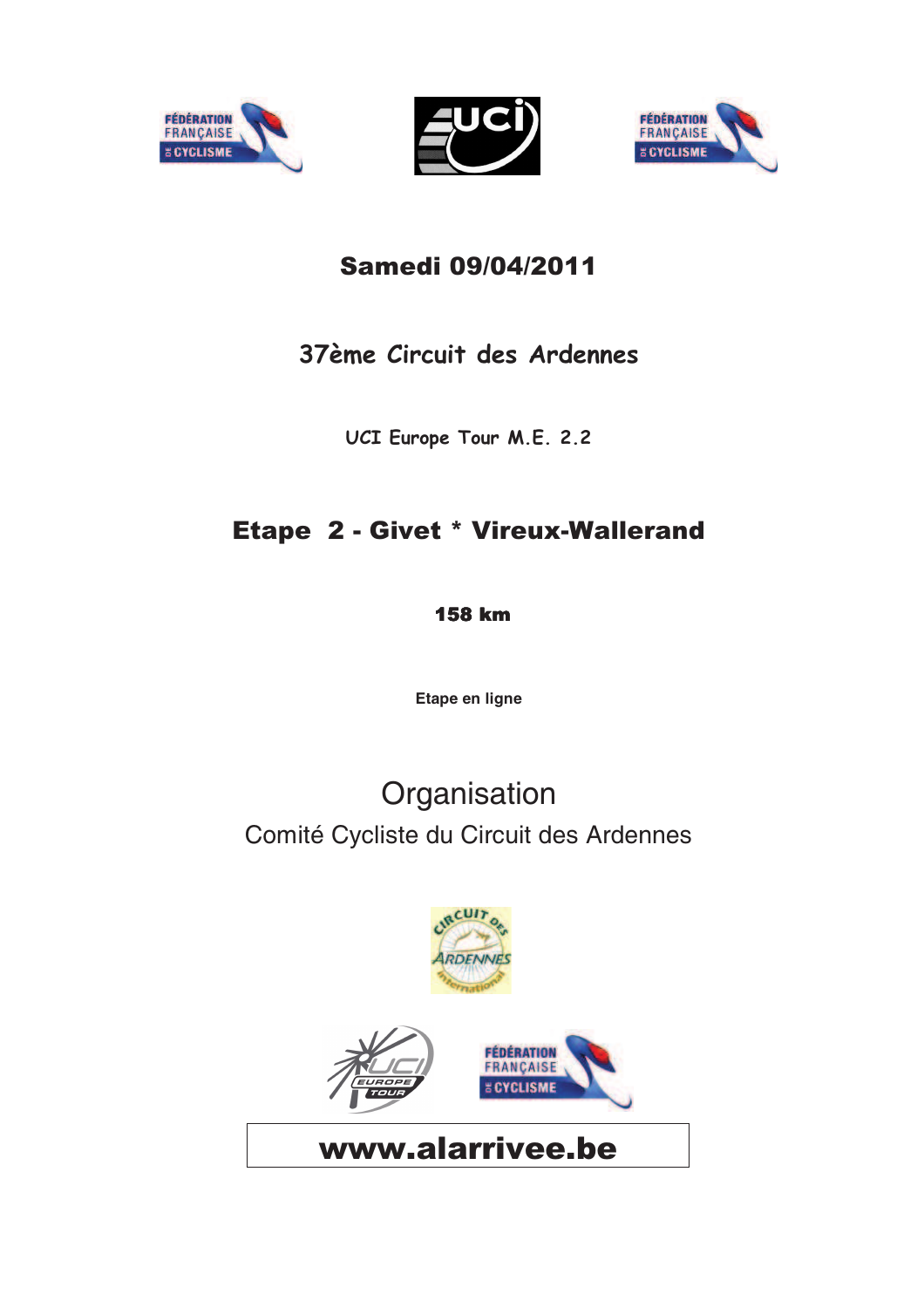# 37ème Circuit des Ardennes - 09/04/2011 ème Circ uit des Ardennes - 09/04/2011

# Une organisation ... Comité Cycliste du Circuit des Ardennes uit des Ardennes liste du Circ Une organisation ... Comité Cyc

# UCI Europe Tour M.E. 2.2 - Charleville \* Charleville - 67 UCI Europe Tour M.E. 2.2 - Charleville \* Charleville - 67 km

| 125 partants<br>UROPE.<br>TOUR) | CYK - TEAM CYKELCITY (SWE)      | D.S. Aike VISBEEK  |
|---------------------------------|---------------------------------|--------------------|
| ich'                            | LOB-LOBORIKA FAVORIT TEAM (CRO) | D.S. Srecko GLIVAR |

| FDJ - FDJ (FRA)                                                       | AIX - AVC AIX EN PROVENCE (FRA)                                      | ALLONIE BRUXELLES CREDIT<br>WBC-W                                            | LOB - LOBORIKA FAVORIT TEAM (CRO)                                                    | CYK - TEAM CYKELCITY (SWE)                                                 |
|-----------------------------------------------------------------------|----------------------------------------------------------------------|------------------------------------------------------------------------------|--------------------------------------------------------------------------------------|----------------------------------------------------------------------------|
| D.S.: Yvon MADIOT                                                     | D.S. Jean-Michel BOURGOUIN                                           | D.S. Michel DERNIES                                                          | D.S. Srecko GLIVAR                                                                   | D.S. Aike VISBEEK                                                          |
| CASAR Sandy (FRA19790202)                                             | DENONFOUX Laurent (FRA19881027)                                      | Gaetan (BEL19880406)<br>101 BILLE                                            | ROGINA Radoslav (CRO19790303)<br>151                                                 | BJELKMARK Jonas (SWE19870401)<br>201                                       |
| COURTEILLE Amaud * (FRA19890313)<br>$\sim$                            | MIHAYLOV Nikolay (BUL19880408)                                       | CHEVALIER Olivier * (BEL19900227)<br>102                                     | KVASINA Matija (CRO19811204)<br>152                                                  | LANDSTROM Johan (SWE19820330)<br>202                                       |
| MEERSMAN Gianni (BEL19851205)                                         | RAMIER Romain (FRA19811109)<br>LEBAS Thomas (FRA19851214)<br>54      | DEVILLERS Gilles (BEL19850212)<br>MOTTET Ludovic (BEL19850808)<br>104<br>103 | MIHOLJEVIC Hrvoje (CRO19790608)<br>DURASEK Kristijan (CRO19870726)<br>153<br>154     | LINDGREN Johan (SWE19860813)<br>OLSSON Michael (SWE19860304)<br>203<br>204 |
| MOUREY Francis (FRA19801208)<br>4                                     |                                                                      |                                                                              |                                                                                      |                                                                            |
| SULZBERGER Wesley (AUS19861020)<br>PINOT Thibaut * (FRA19900529)<br>Б | ROSTOLLAN Thomas (FRA19860318)<br>RIBET Aurélien (FRA19851230)<br>55 | POLAZZI Fabio (BEL19850504)<br>ROUET Rudy (BEL19850105)<br>105<br>106        | DANCULOVIC Tomislav (CRO19800615)<br>KISERLOVSKI Emanuel (CRO19840803)<br>155<br>156 | BALCK Sebastian (SWE19880609)<br>RONN Jimmy (SWE19790705)<br>205<br>206    |
|                                                                       |                                                                      |                                                                              |                                                                                      |                                                                            |
| BSC - BRETAGNE SCHULLER (FRA)                                         | ETU - CC ETUPES (FRA)                                                | DAV - OMEGA PHARMA LOTTO DAVO (B                                             | GLU-GLUD & MARSTRAND (DEN)                                                           | TRS - TEAM EDDY MERCKX INDELAN                                             |
| D.S.: Roger TREHIN                                                    | D.S. Julien PINOT                                                    | D.S. Kurt VAN DE WOUWER                                                      | D.S. Jannik SKOLUND                                                                  | D.S. Bjorn MULLER                                                          |
| 11 BIDEAU Jean-Marc (FRA19840408)                                     | 61 ELISSONDE Kenny * (FRA19910722)                                   | 111 BULGAC Brian (NED19880407)                                               | 161 BOCHMANN Lasse (DEN19830823)                                                     | 211 FINDERS Dirk (GER19850729)                                             |
| FONSECA Armindo * (FRA19890501)                                       | MOLARD Rudy * (FRA19890917)                                          | JANSSENS Jimmy * (BEL19890530)<br>112                                        | JORGENSEN Kasper Linde (DEN19840823)                                                 | GANSER Stefan (GER19781210)<br>212                                         |
| GUILLOU Florian (FRA19821229)<br>უ                                    | FERRAND-PREVOT Evan * (FRA19891221)<br>63                            | SPRENGERS Thomas * (BEL19900205)<br>113                                      | KVIST Thomas (DEN19870818)<br>163                                                    | BERTLING Matthias (GER19870706)<br>213                                     |
| PICHON Laurent (FRA19860719)<br>$\frac{4}{3}$                         | GRAS Irwin * (FRA19911104)<br>64                                     | BEATSE Dries * (BEL19900310)<br>114                                          | VINTHER Troels (DEN19870224)<br>164                                                  | KOPP David (GER19790105)<br>214                                            |
| BERTHOU Eric (FRA19800123)<br>LO                                      | BOISSON Nicolas * (FRA19890708)<br>65                                | VERKINDERE Frederik (BEL19880407)<br>115                                     | OSTERGAARD NIki (DEN19880121)<br>165                                                 | VAN RUITENBEEK Emanuel (NED19870321)<br>215                                |
| ********** ********* /***********                                     | PERRY Aurelien * (FRA19920415)<br>66                                 | WELLENS Tim * (BEL19910510)<br>116                                           | JUUL Christopher * (DEN19890706)<br>166                                              | SCHMITT Alexander * (GER19890818)<br>216                                   |
| RLM - ROUBAIX LILLE METROPOLE (FR                                     | SOJ - SOJASUN ESPOIR (FRA)                                           | <b>C QUICK STEP (BEL</b><br>EFC-EF                                           | PSK - PSK WHIRLPOOL AUTHOR (CZE)                                                     |                                                                            |
| D.S. Frédéric DELCAMBRE                                               | D.S. Gilles PAUCHARD                                                 | D.S. Benny ENGELS                                                            | D.S. René ANDRLE                                                                     |                                                                            |
| BOULO Matthieu * (FRA19890511)<br>ಸ                                   | DELAPLACE Cédric * (FRA19920405)                                     | 121 VANDEWAETER Sean * (BEL19910409)                                         | KOZUBEK Stanislav (CZE19800609)                                                      |                                                                            |
| FLAHAUT Denis (FRA19781128)                                           | GARSON Pierre * (FRA19911008)                                        | WALLAYS Jens * (BEL19920915)<br>122                                          | BENCIK Petr (CZE19760129)                                                            |                                                                            |
| 23 BONNET Nicolas (FRA19880321)                                       | LEBRETON Stéphane * (FRA19910201)                                    | DESMET Jeroen * (BEL19900121)<br>123                                         | HUDECEK Jiri (CZE19860519)                                                           |                                                                            |
| GUAY Julien (FRA19861009)                                             | CORBEL Erwann * (FRA19910420)<br>$\overline{74}$                     | SPOKES Sam * (AUS19920416)<br>124                                            | BUCHACEK Tomas (CZE19780307)<br>174                                                  |                                                                            |
| KNEISKY Morgan (FRA19870831)<br>25                                    | 75 PECHEUL Baptiste * (FRA19910310)                                  | NACHTERGAELE Niels (BEL19861227)<br>125                                      | DANACIK Tomas * (CZE19901024)<br>175                                                 |                                                                            |
| LE CORRE Florian (FRA19850527)<br>26                                  | SEIGNEUR Fabrice * (FRA19900803)<br>76                               | 126 VAN GUYSE Jamo (BEL19870217)                                             | DVORSKY David * (CZE19920611)<br>176                                                 |                                                                            |
| BIG - BIG MAT AUBER 93 (FRA)                                          | UVA - UV AUBE (FRA)                                                  | BOBANK CONTINENTAL TEAM<br><b>RB3 - RA</b>                                   | SPV - SPAREBANKEN VEST RIDLEY (NO                                                    |                                                                            |
| D.S. Guy GALLOPIN                                                     | D.S. Michel HUET                                                     | KUIJS<br>D.S. Piet                                                           | D.S. Philippe VANMARCKE                                                              |                                                                            |
| DRUJON Mathieu (FRA19830201)                                          | LEJEUNE Romain (FRA19870314)<br>51                                   | BOVENHUIS Jasper* (NED19910727)<br>131                                       | STEVENSON Christofer (SWE19820425)<br>$\frac{18}{18}$                                |                                                                            |
| MEDEREL Maxime (FRA19800919)                                          | VILLA Romain (FRA19850427)                                           | MARKUS Barry * (NED19910717)<br>132                                          | HEGREBERG Roy (NOR19810325)                                                          |                                                                            |
| LE BOULCH Dimitri* (FRA19890220)<br>33                                | VILLA Thibaut (FRA19880830)<br>83                                    | GOOS Marc * (NED19901130)<br>133                                             | SOLBERG Frode (NOR19871126)<br>183                                                   |                                                                            |
| GEORGES Sylvain (FRA19840501)<br>34                                   | RABAUD Julien (FRA19860624)<br>84                                    | KELDERMAN Wilco * (NED19910325)<br>134                                       | BLIKRA Havard * (NOR19911102)<br>184                                                 |                                                                            |
| MOLMY Arnaud (FRA19880807)                                            | CLERE Emilien (FRA19820604)<br>85                                    | BOSKAMP Melvin * (NED19901030)<br>135                                        | ZIESLER Johan Frederik * (NOR19901019)<br>185                                        |                                                                            |
| MOMBAERTS Johan (FRA19841006)<br>86                                   | PICARD Anthony * (FRA19901217)<br>86                                 | RIESEBEEK Oscar* (NED19921223)<br>136                                        | EIDSHEIM Filip * (NOR19900216)<br>186                                                |                                                                            |
| LPM - VC LA POMME MARSEILLE (LAT)                                     | ESG - ESEG DOUAI (FRA)                                               | TIK - ITERA KATUSHA (RUS)                                                    | EDR - ENDURA RACING (GBR)                                                            |                                                                            |
| D.S. Frédéric ROSTAING                                                | D.S. Laurent PILLON                                                  | D.S. Alexey SHCHEBELIN                                                       | D.S. Alex SANS VEGA                                                                  |                                                                            |
| 41 ANTOMARCHI Julien (FRA19840516)                                    | DRANCOURT Pierre (FRA19820510)<br>5                                  | 141 IGNATYEV Dmitry (RUS19880627)                                            | 191 ANDERSON Jack (AUS19870602)                                                      |                                                                            |
| SISKEVICIUS Evaldas (LTU19881230)<br>42                               | DELROT Bastien (FRA19860501)<br>92                                   | ANTONOV Mikhail (RUS19860104)<br>142                                         | MOSS James (GBR19850211)<br>$\frac{8}{2}$                                            |                                                                            |
| GIRAUD Benjamin (FRA19860123)<br>43                                   | FORTIN Leo (FRA19850821)<br>93                                       | FROLOV Igor * (RUS19900123)<br>143                                           | BLAIN Alexandre (FRA19810307)<br>193                                                 |                                                                            |
| JULES Justin (FRA19860920)<br>$\frac{4}{4}$                           | SKRZYPCZAK David (FRA19840627)<br>94                                 | SOLOMENNIKOV Andrey (RUS19870610)<br>144                                     | MANDRI René (EST19840120)<br>194                                                     |                                                                            |
| DIAZ Daniel * (ARG19890707)<br>45                                     | VENEL Geoffrey (FRA19810221)<br>95                                   | WIELINGA Reinbert (MON19780427<br>145                                        | DE JONGH Maarten (NED19850309)<br>195                                                |                                                                            |
| CAUQUIL Yohan (FRA19850304)<br>46                                     | DELMARQUETTE Remi * (BEL19900710)<br>96                              | BARANOV Kirill * (RUS19890413)<br>146                                        | BAUER Jack (NZL19850407)<br>$+96$                                                    |                                                                            |

# www.alarrivee.be www.alarrivee.be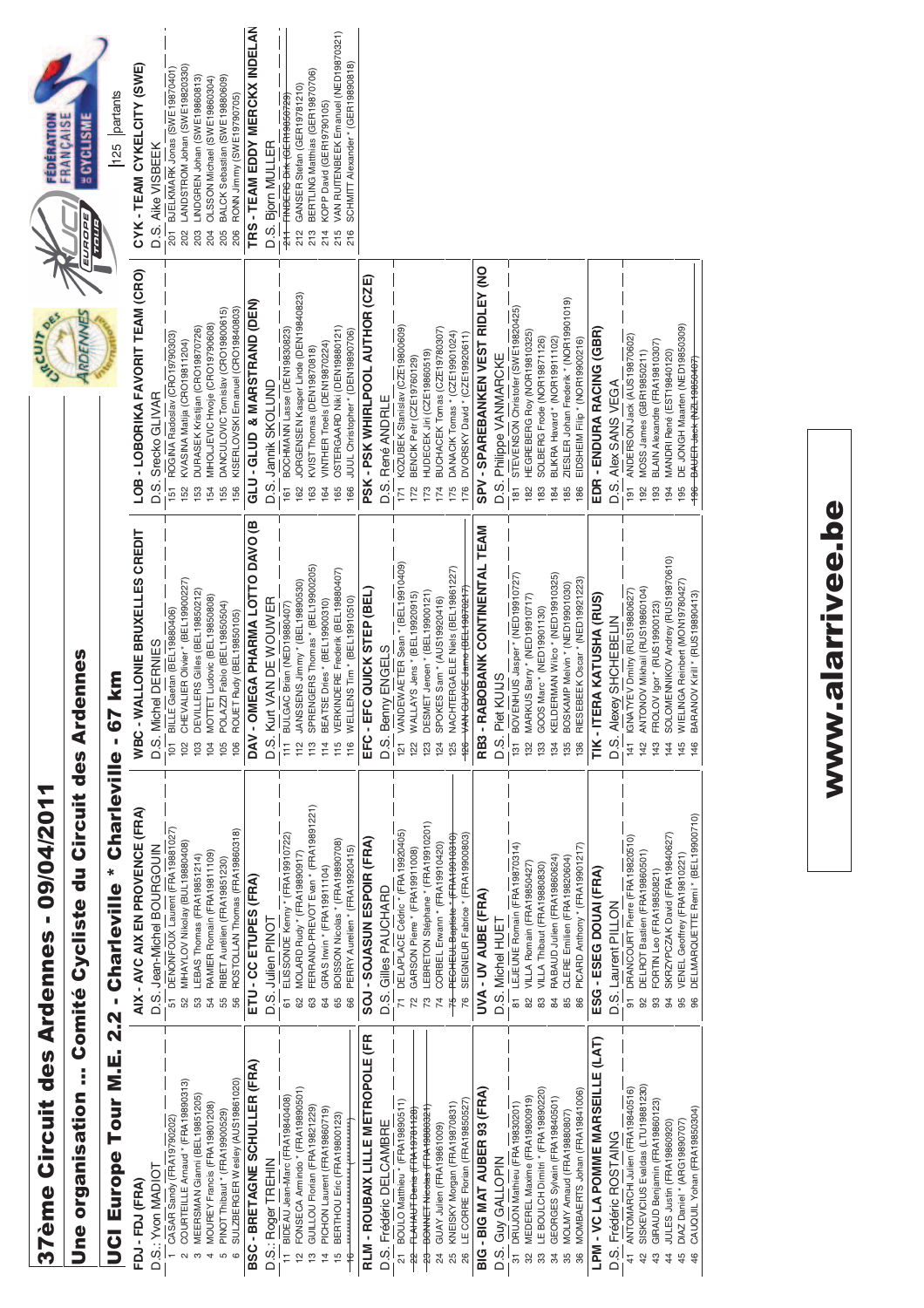

09/04/2011 Givet Vireux-Wallerand

Temps du 1er : 4:00:16 Non-partant(s) 1 Abandon(s) 1 Hors-délai(s) 0 Partants 126

Moyenne horaire : 39.456 Km/h 158 Km

|    | Dos.      | <b>Nation</b> | <b>Code UCI</b> | <b>NOM et Prénom</b>          | Eqpe            | <b>Temps</b> | <b>Ecarl</b> |  |
|----|-----------|---------------|-----------------|-------------------------------|-----------------|--------------|--------------|--|
|    | 3<br>1    | <b>BEL</b>    | 19851205        | <b>MEERSMAN Gianni</b>        | <b>FDJ</b>      | 4:00:16      | 0:00:00      |  |
|    | 2<br>144  | <b>RUS</b>    | 19870610        | SOLOMENNIKOV Andrey           | TIK             | 4:00:16      | 0:00:00      |  |
|    | 3<br>14   | <b>FRA</b>    | 19860719        | <b>PICHON Laurent</b>         | <b>BSC</b>      | 4:00:16      | 0:00:00      |  |
|    | 4<br>31   | <b>FRA</b>    | 19830201        | <b>DRUJON Mathieu</b>         | <b>BIG</b>      | 4:00:16      | 0:00:00      |  |
|    | 5<br>1    | <b>FRA</b>    | 19790202        | <b>CASAR Sandy</b>            | <b>FDJ</b>      | 4:00:16      | 0:00:00      |  |
|    | 6<br>105  | <b>BEL</b>    | 19850504        | POLAZZI Fabio                 | <b>WBC</b>      | 4:00:16      | 0:00:00      |  |
|    | 7<br>151  | CRO           | 19790303        | ROGINA Radoslav               | LOB             | 4:00:16      | 0:00:00      |  |
|    | 8<br>174  | CZE           | 19780307        | <b>BUCHACEK Tomas</b>         | <b>PSK</b>      | 4:00:16      | 0:00:00      |  |
|    | 9<br>36   | <b>FRA</b>    | 19841006        | MOMBAERTS Johan               | <b>BIG</b>      | 4:00:16      | 0:00:00      |  |
| 10 | 101       | <b>BEL</b>    | 19880406        | <b>BILLE Gaetan</b>           | <b>WBC</b>      | 4:00:16      | 0:00:00      |  |
| 11 | 45        | ARG           | 19890707        | DIAZ Daniel *                 | <b>LPM</b>      | 4:00:16      | 0:00:00      |  |
| 12 | 103       | <b>BEL</b>    | 19850212        | <b>DEVILLERS Gilles</b>       | <b>WBC</b>      | 4:00:16      | 0:00:00      |  |
| 13 | 152       | CRO           | 19811204        | <b>KVASINA Matija</b>         | LOB             | 4:00:16      | 0:00:00      |  |
| 14 | 26        | <b>FRA</b>    | 19850527        | LE CORRE Florian              | <b>RLM</b>      | 4:00:16      | 0:00:00      |  |
| 15 | 134       | <b>NED</b>    | 19910325        | KELDERMAN Wilco *             | RB <sub>3</sub> | 4:00:16      | 0:00:00      |  |
| 16 | 15        | <b>FRA</b>    | 19800123        | <b>BERTHOU Eric</b>           | <b>BSC</b>      | 4:00:16      | 0:00:00      |  |
| 17 | 21        | <b>FRA</b>    | 19890511        | <b>BOULO Matthieu*</b>        | <b>RLM</b>      | 4:00:16      | 0:00:00      |  |
| 18 | 32        | <b>FRA</b>    | 19800919        | <b>MEDEREL Maxime</b>         | <b>BIG</b>      | 4:00:16      | 0:00:00      |  |
| 19 | 46        | <b>FRA</b>    | 19850304        | CAUQUIL Yohan                 | <b>LPM</b>      | 4:00:16      | 0:00:00      |  |
| 20 | 53        | <b>FRA</b>    | 19851214        | <b>LEBAS Thomas</b>           | AIX             | 4:00:16      | 0:00:00      |  |
| 21 | 194       | <b>EST</b>    | 19840120        | <b>MANDRI René</b>            | <b>EDR</b>      | 4:00:16      | 0:00:00      |  |
| 22 | 113       | <b>BEL</b>    | 19900205        | SPRENGERS Thomas *            | <b>DAV</b>      | 4:00:16      | 0:00:00      |  |
| 23 | 106       | <b>BEL</b>    | 19850105        | <b>ROUET Rudy</b>             | <b>WBC</b>      | 4:00:16      | 0:00:00      |  |
| 24 | 61        | <b>FRA</b>    | 19910722        | ELISSONDE Kenny*              | ETU             | 4:00:16      | 0:00:00      |  |
| 25 | 24        | <b>FRA</b>    | 19861009        | <b>GUAY Julien</b>            | <b>RLM</b>      | 4:00:16      | 0:00:00      |  |
| 26 | 112       | <b>BEL</b>    | 19890530        | JANSSENS Jimmy*               | <b>DAV</b>      | 4:00:16      | 0:00:00      |  |
| 27 | 133       | <b>NED</b>    | 19901130        | GOOS Marc *                   | RB <sub>3</sub> | 4:00:16      | 0:00:00      |  |
| 28 | 33        | <b>FRA</b>    | 19890220        | LE BOULCH Dimitri *           | <b>BIG</b>      | 4:00:16      | 0:00:00      |  |
| 29 | 154       | CRO           | 19790608        | MIHOLJEVIC Hrvoje             | <b>LOB</b>      | 4:00:16      | 0:00:00      |  |
| 30 | 145       | <b>MON</b>    | 19780427        | <b>WIELINGA Reinbert</b>      | TIK             | 4:00:16      | 0:00:00      |  |
| 31 | 195       | <b>NED</b>    | 19850309        | DE JONGH Maarten              | <b>EDR</b>      | 4:00:16      | 0:00:00      |  |
| 32 | 141       | <b>RUS</b>    | 19880627        | <b>IGNATYEV Dmitry</b>        | TIK             | 4:00:16      | 0:00:00      |  |
| 33 | 161       | <b>DEN</b>    | 19830823        | <b>BOCHMANN Lasse</b>         | GLU             | 4:00:16      | 0:00:00      |  |
| 34 | 81        | <b>FRA</b>    | 19870314        | <b>LEJEUNE Romain</b>         | <b>UVA</b>      | 4:00:16      | 0:00:00      |  |
| 35 | 34        | <b>FRA</b>    | 19840501        | <b>GEORGES Sylvain</b>        | <b>BIG</b>      | 4:00:16      | 0:00:00      |  |
| 36 | 116       | <b>BEL</b>    | 19910510        | WELLENS Tim *                 | <b>DAV</b>      | 4:00:16      | 0:00:00      |  |
|    | 37<br>142 | <b>RUS</b>    | 19860104        | <b>ANTONOV Mikhail</b>        | TIK             | 4:00:16      | 0:00:00      |  |
|    | 38<br>6   | <b>AUS</b>    | 19861020        | <b>SULZBERGER Wesley</b>      | <b>FDJ</b>      | 4:00:16      | 0:00:00      |  |
|    | 5<br>39   | <b>FRA</b>    | 19900529        | PINOT Thibaut *               | <b>FDJ</b>      | 4:00:38      | 0:00:22      |  |
|    | 40<br>204 | <b>SWE</b>    | 19860304        | <b>OLSSON Michael</b>         | <b>CYK</b>      | 4:01:40      | 0:01:24      |  |
| 41 | 44        | <b>FRA</b>    | 19860920        | <b>JULES Justin</b>           | <b>LPM</b>      | 4:01:40      | 0:01:24      |  |
|    | 42<br>135 | <b>NED</b>    | 19901030        | <b>BOSKAMP Melvin *</b>       | RB <sub>3</sub> | 4:01:40      | 0:01:24      |  |
|    | 43<br>43  | <b>FRA</b>    | 19860123        | GIRAUD Benjamin               | <b>LPM</b>      | 4:01:40      | 0:01:24      |  |
|    | 44<br>121 | <b>BEL</b>    | 19910409        | VANDEWAETER Sean *            | <b>EFC</b>      | 4:01:40      | 0:01:24      |  |
|    | 45<br>215 | <b>NED</b>    | 19870321        | <b>VAN RUITENBEEK Emanuel</b> | TRS             | 4:01:40      | 0:01:24      |  |
|    |           |               |                 |                               |                 |              |              |  |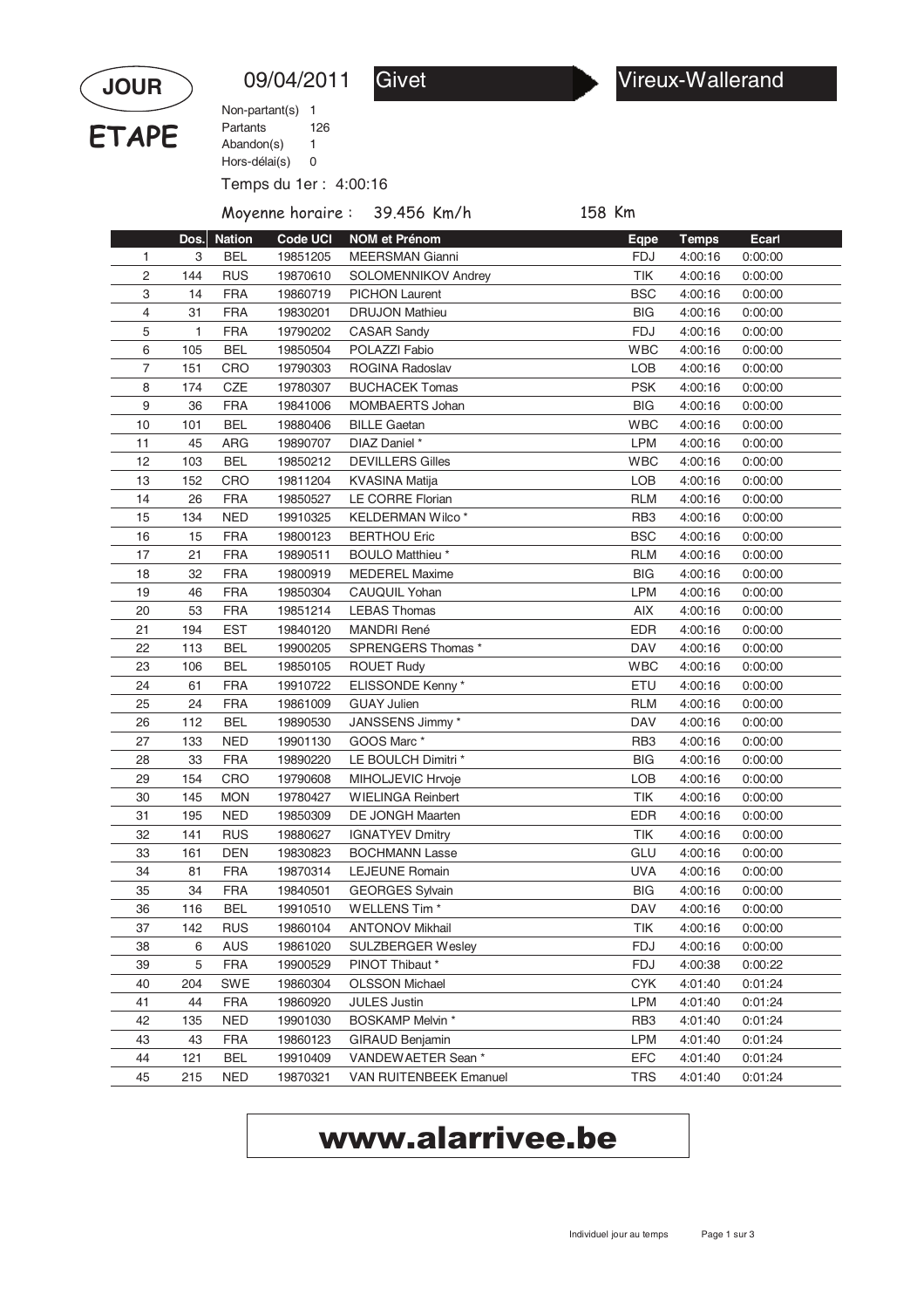

**ETAPE** 

**JOUR**

|    | Dos. | <b>Nation</b> | <b>Code UCI</b> | <b>NOM et Prénom</b>       | Eqpe       | <b>Temps</b> | Ecarl   |
|----|------|---------------|-----------------|----------------------------|------------|--------------|---------|
| 46 | 51   | <b>FRA</b>    | 19881027        | <b>DENONFOUX Laurent</b>   | <b>AIX</b> | 4:01:40      | 0:01:24 |
| 47 | 205  | SWE           | 19880609        | <b>BALCK Sebastian</b>     | <b>CYK</b> | 4:01:40      | 0:01:24 |
| 48 | 184  | <b>NOR</b>    | 19911102        | BLIKRA Havard *            | SPV        | 4:01:40      | 0:01:24 |
| 49 | 93   | <b>FRA</b>    | 19850821        | <b>FORTIN Leo</b>          | <b>ESG</b> | 4:01:40      | 0:01:24 |
| 50 | 102  | <b>BEL</b>    | 19900227        | <b>CHEVALIER Olivier *</b> | <b>WBC</b> | 4:01:40      | 0:01:24 |
| 51 | 72   | <b>FRA</b>    | 19911008        | GARSON Pierre*             | SOJ        | 4:01:40      | 0:01:24 |
| 52 | 55   | <b>FRA</b>    | 19851230        | <b>RIBET Aurélien</b>      | <b>AIX</b> | 4:01:40      | 0:01:24 |
| 53 | 35   | <b>FRA</b>    | 19880807        | <b>MOLMY Arnaud</b>        | <b>BIG</b> | 4:01:40      | 0:01:24 |
| 54 | 71   | <b>FRA</b>    | 19920405        | DELAPLACE Cédric*          | SOJ        | 4:01:40      | 0:01:24 |
| 55 | 92   | <b>FRA</b>    | 19860501        | <b>DELROT Bastien</b>      | <b>ESG</b> | 4:01:40      | 0:01:24 |
| 56 | 25   | <b>FRA</b>    | 19870831        | <b>KNEISKY Morgan</b>      | <b>RLM</b> | 4:01:40      | 0:01:24 |
| 57 | 212  | GER           | 19781210        | <b>GANSER Stefan</b>       | <b>TRS</b> | 4:01:45      | 0:01:29 |
| 58 | 164  | <b>DEN</b>    | 19870224        | <b>VINTHER Troels</b>      | GLU        | 4:01:45      | 0:01:29 |
| 59 | 156  | <b>CRO</b>    | 19840803        | KISERLOVSKI Emanuel        | LOB        | 4:01:45      | 0:01:29 |
| 60 | 83   | <b>FRA</b>    | 19880830        | <b>VILLA Thibaut</b>       | <b>UVA</b> | 4:01:45      | 0:01:29 |
| 61 | 166  | <b>DEN</b>    | 19890706        | JUUL Christopher *         | GLU        | 4:01:45      | 0:01:29 |
| 62 | 143  | <b>RUS</b>    | 19900123        | FROLOV Igor *              | TIK        | 4:01:45      | 0:01:29 |
| 63 | 175  | CZE           | 19901024        | DANACIK Tomas *            | <b>PSK</b> | 4:01:45      | 0:01:29 |
| 64 | 73   | <b>FRA</b>    | 19910201        | LEBRETON Stéphane*         | SOJ        | 4:01:45      | 0:01:29 |
| 65 | 52   | <b>BUL</b>    | 19880408        | MIHAYLOV Nikolay           | <b>AIX</b> | 4:01:45      | 0:01:29 |
| 66 | 163  | <b>DEN</b>    | 19870818        | <b>KVIST Thomas</b>        | GLU        | 4:01:45      | 0:01:29 |
| 67 | 12   | <b>FRA</b>    | 19890501        | FONSECA Armindo*           | <b>BSC</b> | 4:01:45      | 0:01:29 |
| 68 | 171  | CZE           | 19800609        | <b>KOZUBEK Stanislav</b>   | <b>PSK</b> | 4:01:45      | 0:01:29 |
| 69 | 11   | <b>FRA</b>    | 19840408        | <b>BIDEAU Jean-Marc</b>    | <b>BSC</b> | 4:01:45      | 0:01:29 |
| 70 | 153  | <b>CRO</b>    | 19870726        | <b>DURASEK Kristijan</b>   | LOB        | 4:01:45      | 0:01:29 |
| 71 | 115  | BEL           | 19880407        | <b>VERKINDERE Frederik</b> | <b>DAV</b> | 4:01:45      | 0:01:29 |
| 72 | 173  | CZE           | 19860519        | <b>HUDECEK Jiri</b>        | <b>PSK</b> | 4:01:45      | 0:01:29 |
| 73 | 114  | <b>BEL</b>    | 19900310        | BEATSE Dries *             | <b>DAV</b> | 4:01:45      | 0:01:29 |
| 74 | 111  | <b>NED</b>    | 19880407        | <b>BULGAC Brian</b>        | <b>DAV</b> | 4:01:45      | 0:01:29 |
| 75 | 62   | <b>FRA</b>    | 19890917        | MOLARD Rudy *              | ETU        | 4:01:45      | 0:01:29 |
| 76 | 172  | CZE           | 19760129        | <b>BENCIK Petr</b>         | <b>PSK</b> | 4:01:45      | 0:01:29 |
| 77 | 214  | GER           | 19790105        | <b>KOPP David</b>          | <b>TRS</b> | 4:01:57      | 0:01:41 |
| 78 | 13   | <b>FRA</b>    | 19821229        | <b>GUILLOU Florian</b>     | <b>BSC</b> | 4:02:00      | 0:01:44 |
| 79 | 41   | <b>FRA</b>    | 19840516        | <b>ANTOMARCHI Julien</b>   | <b>LPM</b> | 4:03:46      | 0:03:30 |
| 80 | 91   | <b>FRA</b>    | 19820510        | <b>DRANCOURT Pierre</b>    | <b>ESG</b> | 4:11:11      | 0:10:55 |
| 81 | 124  | AUS           | 19920416        | SPOKES Sam <sup>*</sup>    | <b>EFC</b> | 4:12:51      | 0:12:35 |
| 82 | 125  | BEL           | 19861227        | NACHTERGAELE Niels         | EFC        | 4:12:51      | 0:12:35 |
| 83 | 123  | BEL           | 19900121        | DESMET Jeroen*             | <b>EFC</b> | 4:12:51      | 0:12:35 |
| 84 | 66   | <b>FRA</b>    | 19920415        | PERRY Aurelien *           | ETU        | 4:12:51      | 0:12:35 |
| 85 | 94   | <b>FRA</b>    | 19840627        | <b>SKRZYPCZAK David</b>    | <b>ESG</b> | 4:12:51      | 0:12:35 |
| 86 | 86   | <b>FRA</b>    | 19901217        | PICARD Anthony *           | <b>UVA</b> | 4:12:51      | 0:12:35 |
| 87 | 206  | SWE           | 19790705        | RONN Jimmy                 | <b>CYK</b> | 4:12:51      | 0:12:35 |
| 88 | 85   | <b>FRA</b>    | 19820604        | <b>CLERE Emilien</b>       | <b>UVA</b> | 4:12:51      | 0:12:35 |
| 89 | 96   | BEL           | 19900710        | DELMARQUETTE Remi *        | <b>ESG</b> | 4:12:51      | 0:12:35 |
| 90 | 155  | CRO           | 19800615        | DANCULOVIC Tomislav        | LOB        | 4:12:51      | 0:12:35 |
| 91 | 146  | <b>RUS</b>    | 19890413        | <b>BARANOV Kirill *</b>    | <b>TIK</b> | 4:12:51      | 0:12:35 |
| 92 | 95   | <b>FRA</b>    | 19810221        | <b>VENEL Geoffrey</b>      | <b>ESG</b> | 4:12:51      | 0:12:35 |
| 93 | 63   | <b>FRA</b>    | 19891221        | FERRAND-PREVOT Evan *      | ETU        | 4:12:51      | 0:12:35 |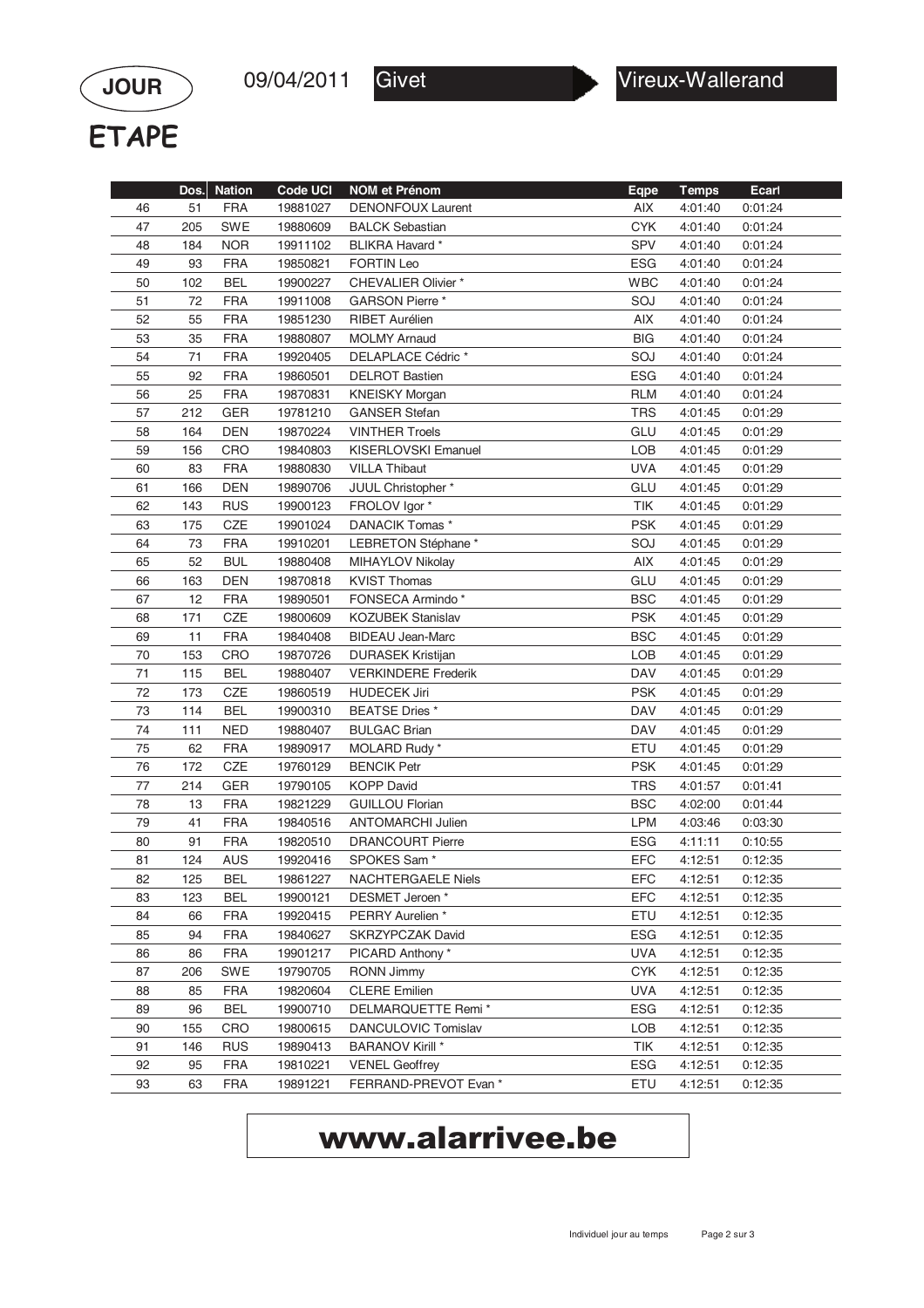

**ETAPE** 

**JOUR**

|     | Dos.           | <b>Nation</b> | <b>Code UCI</b> | <b>NOM et Prénom</b>          | Eqpe            | <b>Temps</b> | Ecart   |
|-----|----------------|---------------|-----------------|-------------------------------|-----------------|--------------|---------|
| 94  | 186            | <b>NOR</b>    | 19900216        | EIDSHEIM Filip *              | <b>SPV</b>      | 4:12:51      | 0:12:35 |
| 95  | 182            | <b>NOR</b>    | 19810325        | <b>HEGREBERG Roy</b>          | <b>SPV</b>      | 4:12:51      | 0:12:35 |
| 96  | 213            | <b>GER</b>    | 19870706        | <b>BERTLING Matthias</b>      | <b>TRS</b>      | 4:12:51      | 0:12:35 |
| 97  | 185            | <b>NOR</b>    | 19901019        | ZIESLER Johan Frederik *      | <b>SPV</b>      | 4:12:51      | 0:12:35 |
| 98  | 183            | <b>NOR</b>    | 19871126        | <b>SOLBERG Frode</b>          | SPV             | 4:12:51      | 0:12:35 |
| 99  | 201            | <b>SWE</b>    | 19870401        | <b>BJELKMARK Jonas</b>        | <b>CYK</b>      | 4:12:51      | 0:12:35 |
| 100 | 132            | <b>NED</b>    | 19910717        | MARKUS Barry *                | RB <sub>3</sub> | 4:12:51      | 0:12:35 |
| 101 | 131            | <b>NED</b>    | 19910727        | BOVENHUIS Jasper *            | RB <sub>3</sub> | 4:12:51      | 0:12:35 |
| 102 | 193            | <b>FRA</b>    | 19810307        | <b>BLAIN Alexandre</b>        | <b>EDR</b>      | 4:12:51      | 0:12:35 |
| 103 | 104            | <b>BEL</b>    | 19850808        | <b>MOTTET Ludovic</b>         | <b>WBC</b>      | 4:12:51      | 0:12:35 |
| 104 | 136            | <b>NED</b>    | 19921223        | <b>RIESEBEEK Oscar*</b>       | RB <sub>3</sub> | 4:12:51      | 0:12:35 |
| 105 | 65             | <b>FRA</b>    | 19890708        | <b>BOISSON Nicolas *</b>      | ETU             | 4:12:51      | 0:12:35 |
| 106 | 82             | <b>FRA</b>    | 19850427        | <b>VILLA Romain</b>           | <b>UVA</b>      | 4:12:51      | 0:12:35 |
| 107 | 202            | <b>SWE</b>    | 19820330        | <b>LANDSTROM Johan</b>        | <b>CYK</b>      | 4:12:51      | 0:12:35 |
| 108 | 64             | <b>FRA</b>    | 19911104        | GRAS Irwin *                  | ETU             | 4:12:51      | 0:12:35 |
| 109 | 203            | <b>SWE</b>    | 19860813        | <b>LINDGREN Johan</b>         | <b>CYK</b>      | 4:12:51      | 0:12:35 |
| 110 | 192            | <b>GBR</b>    | 19850211        | <b>MOSS James</b>             | <b>EDR</b>      | 4:12:51      | 0:12:35 |
| 111 | 176            | CZE           | 19920611        | DVORSKY David *               | <b>PSK</b>      | 4:12:51      | 0:12:35 |
| 112 | 181            | <b>SWE</b>    | 19820425        | <b>STEVENSON Christofer</b>   | <b>SPV</b>      | 4:12:51      | 0:12:35 |
| 113 | 162            | <b>DEN</b>    | 19840823        | <b>JORGENSEN Kasper Linde</b> | GLU             | 4:12:51      | 0:12:35 |
| 114 | 191            | <b>AUS</b>    | 19870602        | <b>ANDERSON Jack</b>          | <b>EDR</b>      | 4:12:51      | 0:12:35 |
| 115 | 56             | <b>FRA</b>    | 19860318        | <b>ROSTOLLAN Thomas</b>       | AIX             | 4:12:51      | 0:12:35 |
| 116 | 84             | <b>FRA</b>    | 19860624        | RABAUD Julien                 | <b>UVA</b>      | 4:12:51      | 0:12:35 |
| 117 | 4              | <b>FRA</b>    | 19801208        | <b>MOUREY Francis</b>         | <b>FDJ</b>      | 4:12:51      | 0:12:35 |
| 118 | $\overline{c}$ | <b>FRA</b>    | 19890313        | <b>COURTEILLE Arnaud*</b>     | <b>FDJ</b>      | 4:12:51      | 0:12:35 |
| 119 | 42             | LTU           | 19881230        | <b>SISKEVICIUS Evaldas</b>    | <b>LPM</b>      | 4:12:51      | 0:12:35 |
| 120 | 216            | <b>GER</b>    | 19890818        | <b>SCHMITT Alexander *</b>    | <b>TRS</b>      | 4:12:51      | 0:12:35 |
| 121 | 54             | <b>FRA</b>    | 19811109        | <b>RAMIER Romain</b>          | <b>AIX</b>      | 4:12:51      | 0:12:35 |
| 122 | 76             | <b>FRA</b>    | 19900803        | SEIGNEUR Fabrice *            | SOJ             | 4:12:51      | 0:12:35 |
| 123 | 165            | <b>DEN</b>    | 19880121        | <b>OSTERGAARD Niki</b>        | GLU             | 4:12:51      | 0:12:35 |
| 124 | 122            | <b>BEL</b>    | 19920915        | WALLAYS Jens *                | <b>EFC</b>      | 4:25:36      | 0:25:20 |
| 125 | 74             | <b>FRA</b>    | 19910420        | CORBEL Erwann *               | SOJ             | 4:25:36      | 0:25:20 |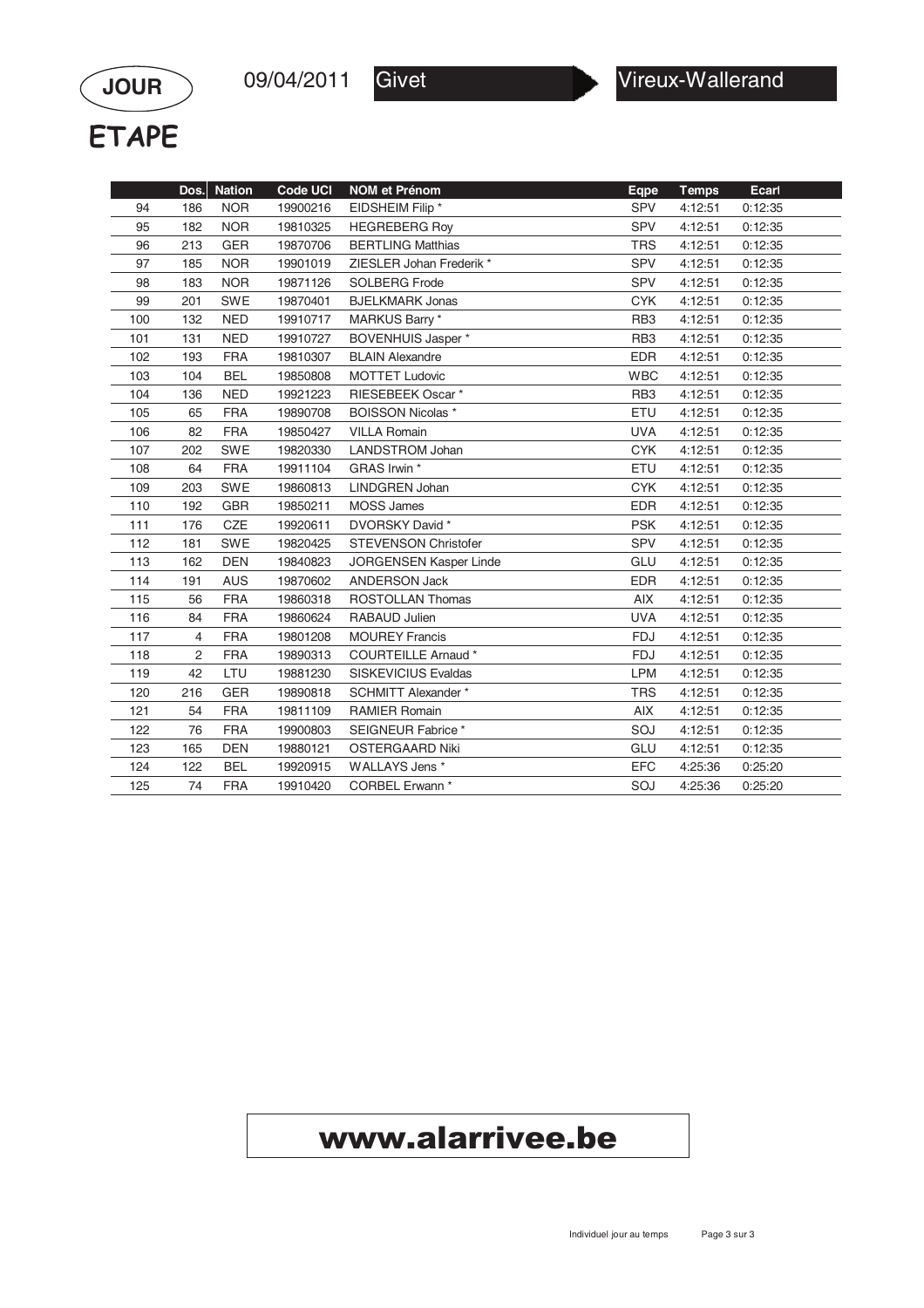#### **LES NON-PARTANTS - ABANDONS - HORS-DELAIS**

| Dos. | <b>Nation</b> |          | Code UCI NOM et Prénom | Eqpe       |             |
|------|---------------|----------|------------------------|------------|-------------|
| 196  | <b>NZL</b>    | 19850407 | BAUER Jack             | <b>EDR</b> | Non-partant |
|      |               |          |                        |            |             |
|      |               |          |                        |            |             |
| 75   | <b>FRA</b>    | 19910310 | PECHEUL Baptiste *     | SOJ        | Abandon     |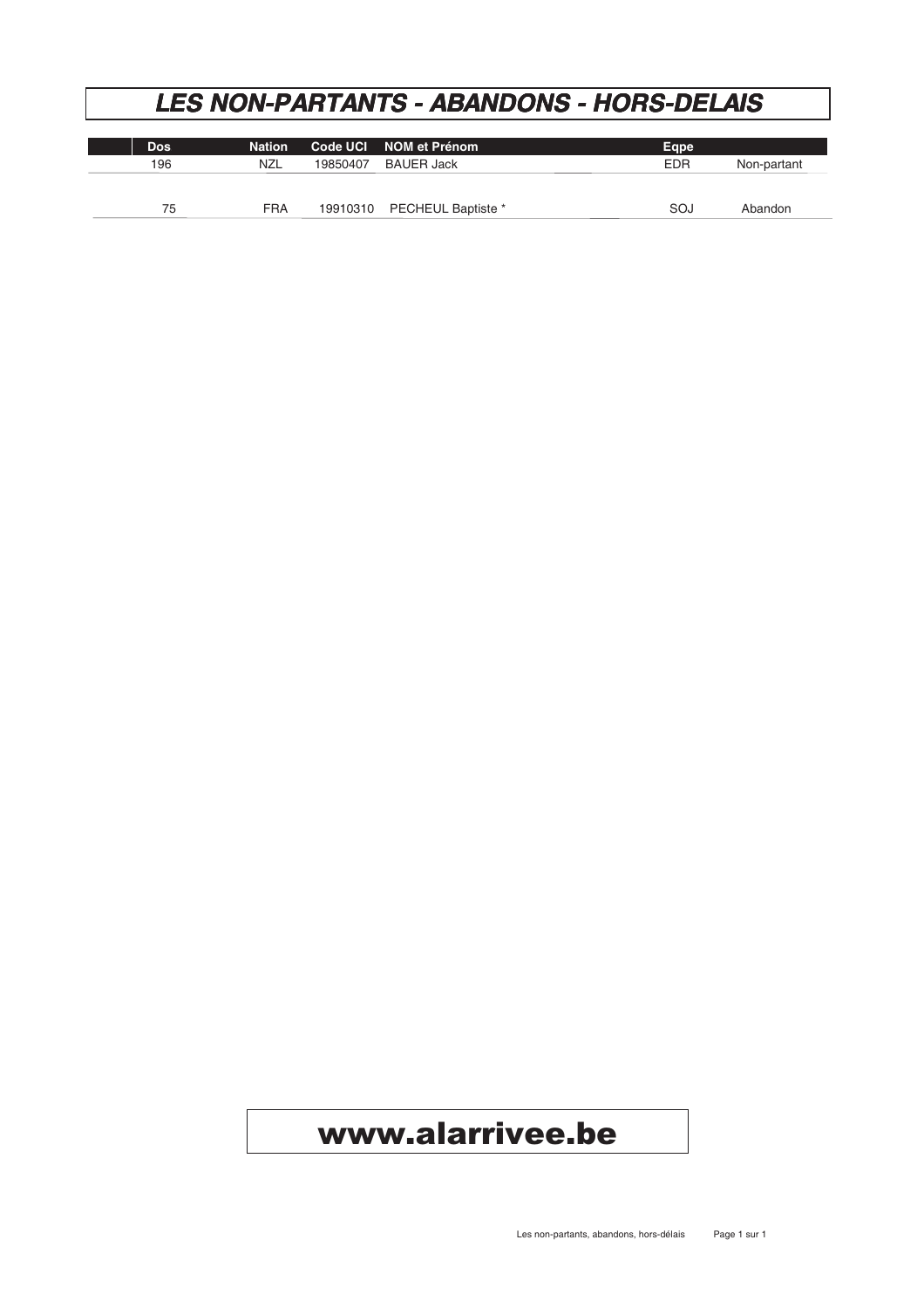

#### **BONIFICATIONS**

|    |     | Dos. Nation | Code UCI | <b>NOM et Prénom</b>        | Eqpe       | <b>Bonifications</b> |
|----|-----|-------------|----------|-----------------------------|------------|----------------------|
|    | 3   | <b>BEL</b>  | 19851205 | <b>MEERSMAN Gianni</b>      | <b>FDJ</b> | 12                   |
| 2  | 144 | <b>RUS</b>  | 19870610 | <b>SOLOMENNIKOV Andrey</b>  | <b>TIK</b> | 6                    |
| 3  | 31  | <b>FRA</b>  | 19830201 | <b>DRUJON Mathieu</b>       | <b>BIG</b> | 4                    |
| 4  | 14  | <b>FRA</b>  | 19860719 | <b>PICHON Laurent</b>       | <b>BSC</b> | 4                    |
| 5  | 194 | <b>EST</b>  | 19840120 | <b>MANDRI René</b>          | <b>EDR</b> | 3                    |
| 6  | 104 | <b>BEL</b>  | 19850808 | <b>MOTTET Ludovic</b>       | <b>WBC</b> | 3                    |
|    | 181 | <b>SWE</b>  | 19820425 | <b>STEVENSON Christofer</b> | <b>SPV</b> | $\overline{2}$       |
| 8  | 12  | <b>FRA</b>  | 19890501 | FONSECA Armindo*            | <b>BSC</b> | $\overline{2}$       |
| 9  | 43  | <b>FRA</b>  | 19860123 | <b>GIRAUD Benjamin</b>      | <b>LPM</b> |                      |
| 10 | 115 | <b>BEL</b>  | 19880407 | <b>VERKINDERE Frederik</b>  | <b>DAV</b> |                      |



#### PENALITES

|     | Dos. Nation | Code UCI | NOM et Prénom    | Eape             | <b>Pénalités</b> |  |
|-----|-------------|----------|------------------|------------------|------------------|--|
| 133 | <b>NED</b>  | 19901130 | GOOS Marc *      | R <sub>B</sub> 3 |                  |  |
| 195 | <b>NED</b>  | 9850309  | DE JONGH Maarten | EDR              | 20               |  |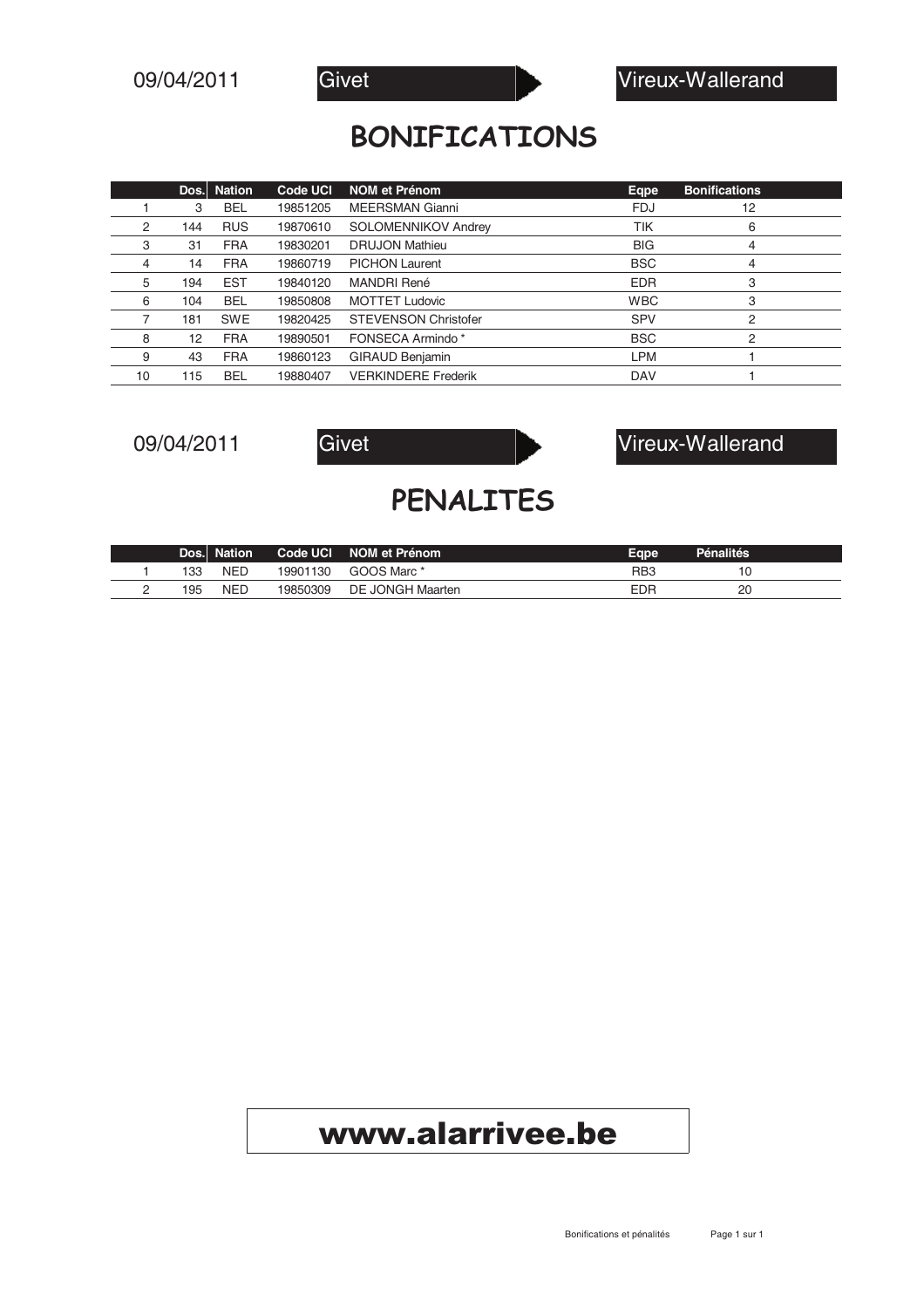

109/04/2011 Givet Vireux-Wallerand

Temps du 1er : 7:50:09

322 Km



Maillot JAUNE Moyenne horaire: 41.093 Km/h

|    | Dos. | <b>Nation</b> | <b>Code UCI</b> | <b>NOM et Prénom</b>       | <b>Eqpe</b>     | <b>Temps</b> | Ecarl   |
|----|------|---------------|-----------------|----------------------------|-----------------|--------------|---------|
| 1  | 3    | <b>BEL</b>    | 19851205        | <b>MEERSMAN Gianni</b>     | <b>FDJ</b>      | 7:50:09      | 0:00:00 |
| 2  | 144  | <b>RUS</b>    | 19870610        | SOLOMENNIKOV Andrey        | TIK             | 7:50:21      | 0:00:12 |
| 3  | 31   | <b>FRA</b>    | 19830201        | <b>DRUJON Mathieu</b>      | <b>BIG</b>      | 7:50:23      | 0:00:14 |
| 4  | 14   | <b>FRA</b>    | 19860719        | <b>PICHON Laurent</b>      | <b>BSC</b>      | 7:50:23      | 0:00:14 |
| 5  | 194  | <b>EST</b>    | 19840120        | <b>MANDRI René</b>         | <b>EDR</b>      | 7:50:24      | 0:00:15 |
| 6  | 151  | CRO           | 19790303        | ROGINA Radoslav            | LOB             | 7:50:25      | 0:00:16 |
| 7  | 53   | <b>FRA</b>    | 19851214        | <b>LEBAS Thomas</b>        | AIX             | 7:50:25      | 0:00:16 |
| 8  | 103  | <b>BEL</b>    | 19850212        | <b>DEVILLERS Gilles</b>    | <b>WBC</b>      | 7:50:27      | 0:00:18 |
| 9  | 15   | <b>FRA</b>    | 19800123        | <b>BERTHOU Eric</b>        | <b>BSC</b>      | 7:50:27      | 0:00:18 |
| 10 | 21   | <b>FRA</b>    | 19890511        | BOULO Matthieu *           | <b>RLM</b>      | 7:50:27      | 0:00:18 |
| 11 | 101  | <b>BEL</b>    | 19880406        | <b>BILLE Gaetan</b>        | <b>WBC</b>      | 7:50:27      | 0:00:18 |
| 12 | 161  | <b>DEN</b>    | 19830823        | <b>BOCHMANN Lasse</b>      | GLU             | 7:50:27      | 0:00:18 |
| 13 | 174  | CZE           | 19780307        | <b>BUCHACEK Tomas</b>      | <b>PSK</b>      | 7:50:27      | 0:00:18 |
| 14 | 113  | <b>BEL</b>    | 19900205        | SPRENGERS Thomas *         | DAV             | 7:50:27      | 0:00:18 |
| 15 | 112  | <b>BEL</b>    | 19890530        | JANSSENS Jimmy *           | DAV             | 7:50:27      | 0:00:18 |
| 16 | 134  | <b>NED</b>    | 19910325        | KELDERMAN Wilco*           | RB <sub>3</sub> | 7:50:27      | 0:00:18 |
| 17 | 105  | <b>BEL</b>    | 19850504        | POLAZZI Fabio              | <b>WBC</b>      | 7:50:27      | 0:00:18 |
| 18 | 24   | <b>FRA</b>    | 19861009        | <b>GUAY Julien</b>         | <b>RLM</b>      | 7:50:27      | 0:00:18 |
| 19 | 142  | <b>RUS</b>    | 19860104        | <b>ANTONOV Mikhail</b>     | TIK             | 7:50:27      | 0:00:18 |
| 20 | 1    | <b>FRA</b>    | 19790202        | <b>CASAR Sandy</b>         | <b>FDJ</b>      | 7:50:27      | 0:00:18 |
| 21 | 106  | <b>BEL</b>    | 19850105        | <b>ROUET Rudy</b>          | <b>WBC</b>      | 7:50:27      | 0:00:18 |
| 22 | 152  | CRO           | 19811204        | <b>KVASINA Matija</b>      | LOB             | 7:50:27      | 0:00:18 |
| 23 | 154  | CRO           | 19790608        | MIHOLJEVIC Hrvoje          | LOB             | 7:50:27      | 0:00:18 |
| 24 | 6    | AUS           | 19861020        | SULZBERGER Wesley          | <b>FDJ</b>      | 7:50:27      | 0:00:18 |
| 25 | 26   | <b>FRA</b>    | 19850527        | LE CORRE Florian           | <b>RLM</b>      | 7:50:27      | 0:00:18 |
| 26 | 33   | <b>FRA</b>    | 19890220        | LE BOULCH Dimitri *        | <b>BIG</b>      | 7:50:27      | 0:00:18 |
| 27 | 45   | <b>ARG</b>    | 19890707        | DIAZ Daniel *              | <b>LPM</b>      | 7:50:27      | 0:00:18 |
| 28 | 46   | <b>FRA</b>    | 19850304        | CAUQUIL Yohan              | <b>LPM</b>      | 7:50:27      | 0:00:18 |
| 29 | 32   | <b>FRA</b>    | 19800919        | <b>MEDEREL Maxime</b>      | <b>BIG</b>      | 7:50:27      | 0:00:18 |
| 30 | 36   | <b>FRA</b>    | 19841006        | MOMBAERTS Johan            | <b>BIG</b>      | 7:50:27      | 0:00:18 |
| 31 | 34   | <b>FRA</b>    | 19840501        | <b>GEORGES Sylvain</b>     | <b>BIG</b>      | 7:50:27      | 0:00:18 |
| 32 | 145  | <b>MON</b>    | 19780427        | <b>WIELINGA Reinbert</b>   | TIK             | 7:50:27      | 0:00:18 |
| 33 | 141  | <b>RUS</b>    | 19880627        | <b>IGNATYEV Dmitry</b>     | TIK             | 7:50:27      | 0:00:18 |
| 34 | 61   | <b>FRA</b>    | 19910722        | ELISSONDE Kenny*           | ETU             | 7:50:27      | 0:00:18 |
| 35 | 81   | <b>FRA</b>    | 19870314        | <b>LEJEUNE Romain</b>      | <b>UVA</b>      | 7:50:27      | 0:00:18 |
| 36 | 116  | <b>BEL</b>    | 19910510        | WELLENS Tim*               | DAV             | 7:50:27      | 0:00:18 |
| 37 | 133  | <b>NED</b>    | 19901130        | GOOS Marc*                 | RB3             | 7:50:37      | 0:00:28 |
| 38 | 195  | <b>NED</b>    | 19850309        | DE JONGH Maarten           | <b>EDR</b>      | 7:50:47      | 0:00:38 |
| 39 | 5    | <b>FRA</b>    | 19900529        | PINOT Thibaut *            | <b>FDJ</b>      | 7:50:49      | 0:00:40 |
| 40 | 44   | <b>FRA</b>    | 19860920        | <b>JULES Justin</b>        | <b>LPM</b>      | 7:51:42      | 0:01:33 |
| 41 | 164  | <b>DEN</b>    | 19870224        | <b>VINTHER Troels</b>      | GLU             | 7:51:45      | 0:01:36 |
| 42 | 43   | <b>FRA</b>    | 19860123        | GIRAUD Benjamin            | <b>LPM</b>      | 7:51:48      | 0:01:39 |
| 43 | 25   | <b>FRA</b>    | 19870831        | <b>KNEISKY Morgan</b>      | <b>RLM</b>      | 7:51:48      | 0:01:39 |
| 44 | 102  | <b>BEL</b>    | 19900227        | <b>CHEVALIER Olivier *</b> | <b>WBC</b>      | 7:51:51      | 0:01:42 |
| 45 | 72   | <b>FRA</b>    | 19911008        | <b>GARSON Pierre*</b>      | SOJ             | 7:51:51      | 0:01:42 |
| 46 | 135  | <b>NED</b>    | 19901030        | <b>BOSKAMP Melvin *</b>    | RB <sub>3</sub> | 7:51:51      | 0:01:42 |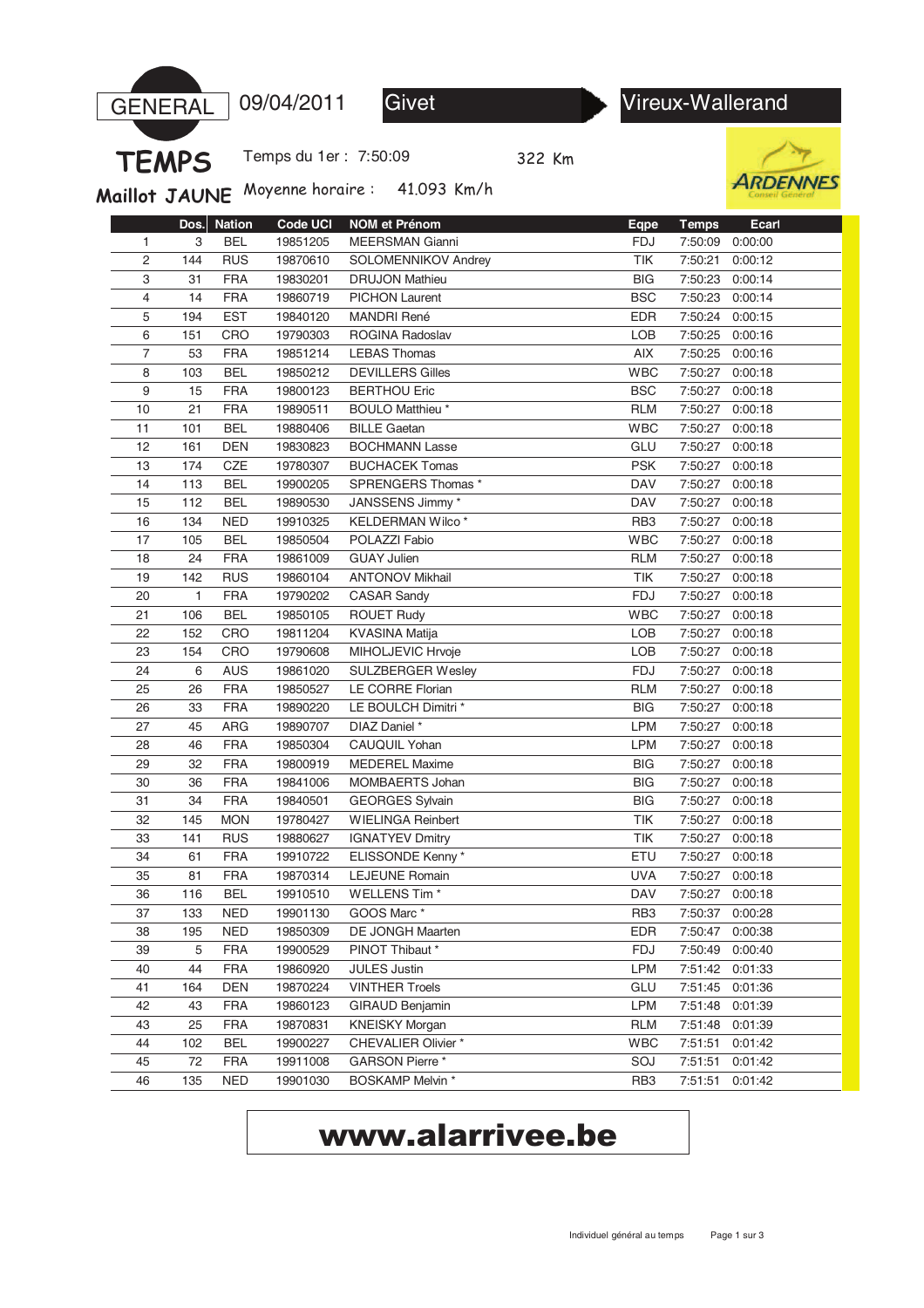

**TEMPS** Maillot JAUNE





|    | Dos. | <b>Nation</b> | <b>Code UCI</b> | <b>NOM et Prénom</b>          | <b>Eqpe</b>     | <b>Temps</b> | Ecarl   |
|----|------|---------------|-----------------|-------------------------------|-----------------|--------------|---------|
| 47 | 121  | BEL           | 19910409        | VANDEWAETER Sean *            | <b>EFC</b>      | 7:51:51      | 0:01:42 |
| 48 | 35   | <b>FRA</b>    | 19880807        | <b>MOLMY Arnaud</b>           | <b>BIG</b>      | 7:51:51      | 0:01:42 |
| 49 | 51   | <b>FRA</b>    | 19881027        | <b>DENONFOUX Laurent</b>      | <b>AIX</b>      | 7:51:51      | 0:01:42 |
| 50 | 204  | SWE           | 19860304        | <b>OLSSON Michael</b>         | <b>CYK</b>      | 7:51:51      | 0:01:42 |
| 51 | 215  | <b>NED</b>    | 19870321        | <b>VAN RUITENBEEK Emanuel</b> | <b>TRS</b>      | 7:51:51      | 0:01:42 |
| 52 | 184  | <b>NOR</b>    | 19911102        | BLIKRA Havard*                | SPV             | 7:51:51      | 0:01:42 |
| 53 | 92   | <b>FRA</b>    | 19860501        | <b>DELROT Bastien</b>         | <b>ESG</b>      | 7:51:51      | 0:01:42 |
| 54 | 93   | <b>FRA</b>    | 19850821        | <b>FORTIN Leo</b>             | <b>ESG</b>      | 7:51:51      | 0:01:42 |
| 55 | 205  | SWE           | 19880609        | <b>BALCK Sebastian</b>        | <b>CYK</b>      | 7:51:51      | 0:01:42 |
| 56 | 71   | <b>FRA</b>    | 19920405        | DELAPLACE Cédric*             | SOJ             | 7:51:51      | 0:01:42 |
| 57 | 55   | <b>FRA</b>    | 19851230        | <b>RIBET Aurélien</b>         | AIX             | 7:51:51      | 0:01:42 |
| 58 | 114  | <b>BEL</b>    | 19900310        | <b>BEATSE Dries</b> *         | <b>DAV</b>      | 7:51:53      | 0:01:44 |
| 59 | 12   | <b>FRA</b>    | 19890501        | FONSECA Armindo*              | <b>BSC</b>      | 7:51:54      | 0:01:45 |
| 60 | 115  | <b>BEL</b>    | 19880407        | <b>VERKINDERE Frederik</b>    | <b>DAV</b>      | 7:51:55      | 0:01:46 |
| 61 | 212  | GER           | 19781210        | <b>GANSER Stefan</b>          | <b>TRS</b>      | 7:51:56      | 0:01:47 |
| 62 | 156  | CRO           | 19840803        | KISERLOVSKI Emanuel           | <b>LOB</b>      | 7:51:56      | 0:01:47 |
| 63 | 163  | <b>DEN</b>    | 19870818        | <b>KVIST Thomas</b>           | GLU             | 7:51:56      | 0:01:47 |
| 64 | 11   | <b>FRA</b>    | 19840408        | <b>BIDEAU Jean-Marc</b>       | <b>BSC</b>      | 7:51:56      | 0:01:47 |
| 65 | 175  | CZE           | 19901024        | DANACIK Tomas *               | <b>PSK</b>      | 7:51:56      | 0:01:47 |
| 66 | 172  | CZE           | 19760129        | <b>BENCIK Petr</b>            | <b>PSK</b>      | 7:51:56      | 0:01:47 |
| 67 | 143  | <b>RUS</b>    | 19900123        | FROLOV Igor *                 | <b>TIK</b>      | 7:51:56      | 0:01:47 |
| 68 | 73   | <b>FRA</b>    | 19910201        | LEBRETON Stéphane*            | SOJ             | 7:51:56      | 0:01:47 |
| 69 | 166  | <b>DEN</b>    | 19890706        | JUUL Christopher *            | GLU             | 7:51:56      | 0:01:47 |
| 70 | 171  | CZE           | 19800609        | <b>KOZUBEK Stanislav</b>      | <b>PSK</b>      | 7:51:56      | 0:01:47 |
| 71 | 153  | CRO           | 19870726        | <b>DURASEK Kristijan</b>      | LOB             | 7:51:56      | 0:01:47 |
| 72 | 52   | <b>BUL</b>    | 19880408        | MIHAYLOV Nikolay              | <b>AIX</b>      | 7:51:56      | 0:01:47 |
| 73 | 83   | <b>FRA</b>    | 19880830        | <b>VILLA Thibaut</b>          | <b>UVA</b>      | 7:51:56      | 0:01:47 |
| 74 | 173  | CZE           | 19860519        | <b>HUDECEK Jiri</b>           | <b>PSK</b>      | 7:51:56      | 0:01:47 |
| 75 | 111  | <b>NED</b>    | 19880407        | <b>BULGAC Brian</b>           | <b>DAV</b>      | 7:51:56      | 0:01:47 |
| 76 | 62   | <b>FRA</b>    | 19890917        | MOLARD Rudy *                 | <b>ETU</b>      | 7:51:56      | 0:01:47 |
| 77 | 214  | GER           | 19790105        | <b>KOPP David</b>             | <b>TRS</b>      | 7:52:08      | 0:01:59 |
| 78 | 13   | <b>FRA</b>    | 19821229        | <b>GUILLOU Florian</b>        | <b>BSC</b>      | 7:52:11      | 0:02:02 |
| 79 | 41   | <b>FRA</b>    | 19840516        | <b>ANTOMARCHI Julien</b>      | <b>LPM</b>      | 7:53:57      | 0:03:48 |
| 80 | 91   | <b>FRA</b>    | 19820510        | <b>DRANCOURT Pierre</b>       | <b>ESG</b>      | 8:01:22      | 0:11:13 |
| 81 | 104  | <b>BEL</b>    | 19850808        | <b>MOTTET Ludovic</b>         | <b>WBC</b>      | 8:02:59      | 0:12:50 |
| 82 | 181  | SWE           | 19820425        | <b>STEVENSON Christofer</b>   | <b>SPV</b>      | 8:03:00      | 0:12:51 |
| 83 | 193  | <b>FRA</b>    | 19810307        | <b>BLAIN Alexandre</b>        | <b>EDR</b>      | 8:03:01      | 0:12:52 |
| 84 | 94   | <b>FRA</b>    | 19840627        | SKRZYPCZAK David              | <b>ESG</b>      | 8:03:02      | 0:12:53 |
| 85 | 85   | <b>FRA</b>    | 19820604        | <b>CLERE Emilien</b>          | <b>UVA</b>      | 8:03:02      | 0:12:53 |
| 86 | 132  | <b>NED</b>    | 19910717        | MARKUS Barry*                 | RB <sub>3</sub> | 8:03:02      | 0:12:53 |
| 87 | 182  | <b>NOR</b>    | 19810325        | <b>HEGREBERG Roy</b>          | <b>SPV</b>      | 8:03:02      | 0:12:53 |
| 88 | 2    | <b>FRA</b>    | 19890313        | <b>COURTEILLE Arnaud*</b>     | <b>FDJ</b>      | 8:03:02      | 0:12:53 |
| 89 | 42   | LTU           | 19881230        | <b>SISKEVICIUS Evaldas</b>    | <b>LPM</b>      | 8:03:02      | 0:12:53 |
| 90 | 136  | <b>NED</b>    | 19921223        | RIESEBEEK Oscar*              | RB <sub>3</sub> | 8:03:02      | 0:12:53 |
| 91 | 63   | <b>FRA</b>    | 19891221        | FERRAND-PREVOT Evan *         | ETU             | 8:03:02      | 0:12:53 |
| 92 | 131  | <b>NED</b>    | 19910727        | <b>BOVENHUIS Jasper *</b>     | RB <sub>3</sub> | 8:03:02      | 0:12:53 |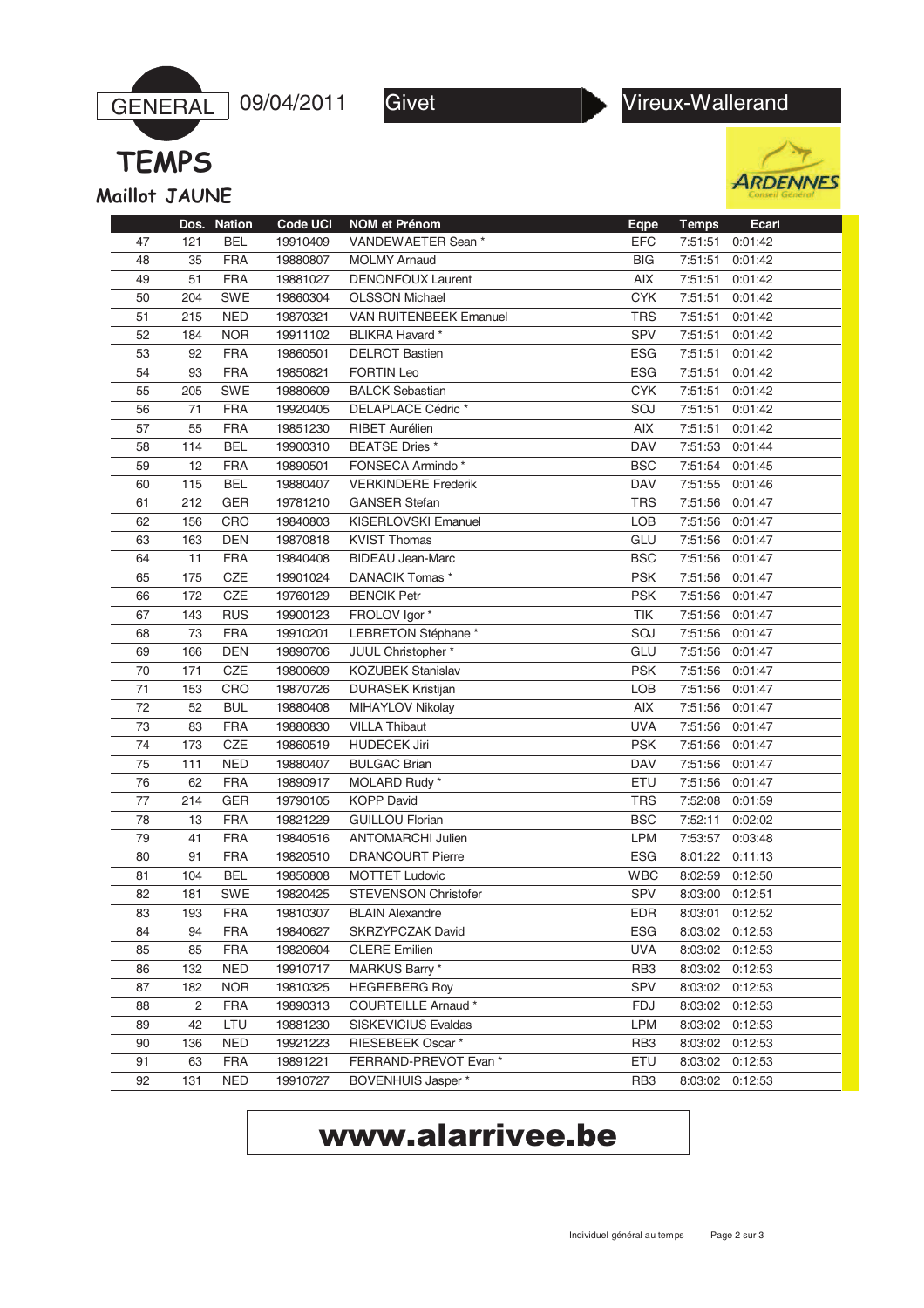



**TEMPS** Maillot JAUNE





|     | Dos. | <b>Nation</b> | <b>Code UCI</b> | <b>NOM et Prénom</b>          | Eqpe       | <b>Temps</b>    | Ecarl   |
|-----|------|---------------|-----------------|-------------------------------|------------|-----------------|---------|
| 93  | 64   | <b>FRA</b>    | 19911104        | GRAS Irwin *                  | ETU        | 8:03:02 0:12:53 |         |
| 94  | 123  | <b>BEL</b>    | 19900121        | DESMET Jeroen*                | <b>EFC</b> | 8:03:02         | 0:12:53 |
| 95  | 66   | <b>FRA</b>    | 19920415        | PERRY Aurelien *              | ETU        | 8:03:02         | 0:12:53 |
| 96  | 176  | <b>CZE</b>    | 19920611        | DVORSKY David *               | <b>PSK</b> | 8:03:02         | 0:12:53 |
| 97  | 183  | <b>NOR</b>    | 19871126        | <b>SOLBERG Frode</b>          | <b>SPV</b> | 8:03:02         | 0:12:53 |
| 98  | 84   | <b>FRA</b>    | 19860624        | RABAUD Julien                 | <b>UVA</b> | 8:03:02         | 0:12:53 |
| 99  | 186  | <b>NOR</b>    | 19900216        | EIDSHEIM Filip *              | <b>SPV</b> | 8:03:02         | 0:12:53 |
| 100 | 76   | <b>FRA</b>    | 19900803        | SEIGNEUR Fabrice *            | SOJ        | 8:03:02         | 0:12:53 |
| 101 | 213  | <b>GER</b>    | 19870706        | <b>BERTLING Matthias</b>      | <b>TRS</b> | 8:03:02         | 0:12:53 |
| 102 | 155  | CRO           | 19800615        | DANCULOVIC Tomislav           | LOB        | 8:03:02         | 0:12:53 |
| 103 | 146  | <b>RUS</b>    | 19890413        | <b>BARANOV Kirill *</b>       | <b>TIK</b> | 8:03:02         | 0:12:53 |
| 104 | 185  | <b>NOR</b>    | 19901019        | ZIESLER Johan Frederik *      | SPV        | 8:03:02 0:12:53 |         |
| 105 | 203  | <b>SWE</b>    | 19860813        | LINDGREN Johan                | <b>CYK</b> | 8:03:02         | 0:12:53 |
| 106 | 86   | <b>FRA</b>    | 19901217        | PICARD Anthony*               | <b>UVA</b> | 8:03:02         | 0:12:53 |
| 107 | 82   | <b>FRA</b>    | 19850427        | <b>VILLA Romain</b>           | <b>UVA</b> | 8:03:02         | 0:12:53 |
| 108 | 54   | <b>FRA</b>    | 19811109        | <b>RAMIER Romain</b>          | AIX        | 8:03:02         | 0:12:53 |
| 109 | 125  | <b>BEL</b>    | 19861227        | <b>NACHTERGAELE Niels</b>     | <b>EFC</b> | 8:03:02         | 0:12:53 |
| 110 | 124  | <b>AUS</b>    | 19920416        | SPOKES Sam <sup>*</sup>       | <b>EFC</b> | 8:03:02         | 0:12:53 |
| 111 | 95   | <b>FRA</b>    | 19810221        | <b>VENEL Geoffrey</b>         | <b>ESG</b> | 8:03:02         | 0:12:53 |
| 112 | 162  | <b>DEN</b>    | 19840823        | <b>JORGENSEN Kasper Linde</b> | GLU        | 8:03:02         | 0:12:53 |
| 113 | 201  | <b>SWE</b>    | 19870401        | <b>BJELKMARK Jonas</b>        | <b>CYK</b> | 8:03:02         | 0:12:53 |
| 114 | 192  | <b>GBR</b>    | 19850211        | <b>MOSS James</b>             | <b>EDR</b> | 8:03:02         | 0:12:53 |
| 115 | 65   | <b>FRA</b>    | 19890708        | <b>BOISSON Nicolas *</b>      | ETU        | 8:03:02         | 0:12:53 |
| 116 | 56   | <b>FRA</b>    | 19860318        | <b>ROSTOLLAN Thomas</b>       | AIX        | 8:03:02         | 0:12:53 |
| 117 | 191  | <b>AUS</b>    | 19870602        | <b>ANDERSON Jack</b>          | <b>EDR</b> | 8:03:02         | 0:12:53 |
| 118 | 4    | <b>FRA</b>    | 19801208        | <b>MOUREY Francis</b>         | <b>FDJ</b> | 8:03:02         | 0:12:53 |
| 119 | 216  | GER           | 19890818        | <b>SCHMITT Alexander *</b>    | <b>TRS</b> | 8:03:22         | 0:13:13 |
| 120 | 96   | <b>BEL</b>    | 19900710        | DELMARQUETTE Remi *           | <b>ESG</b> | 8:05:25         | 0:15:16 |
| 121 | 165  | <b>DEN</b>    | 19880121        | <b>OSTERGAARD Niki</b>        | GLU        | 8:07:31         | 0:17:22 |
| 122 | 206  | <b>SWE</b>    | 19790705        | <b>RONN Jimmy</b>             | <b>CYK</b> | 8:15:17         | 0:25:08 |
| 123 | 202  | <b>SWE</b>    | 19820330        | <b>LANDSTROM Johan</b>        | <b>CYK</b> | 8:15:17         | 0:25:08 |
| 124 | 122  | <b>BEL</b>    | 19920915        | WALLAYS Jens *                | <b>EFC</b> | 8:15:47         | 0:25:38 |
| 125 | 74   | <b>FRA</b>    | 19910420        | CORBEL Erwann *               | SOJ        | 8:28:02 0:37:53 |         |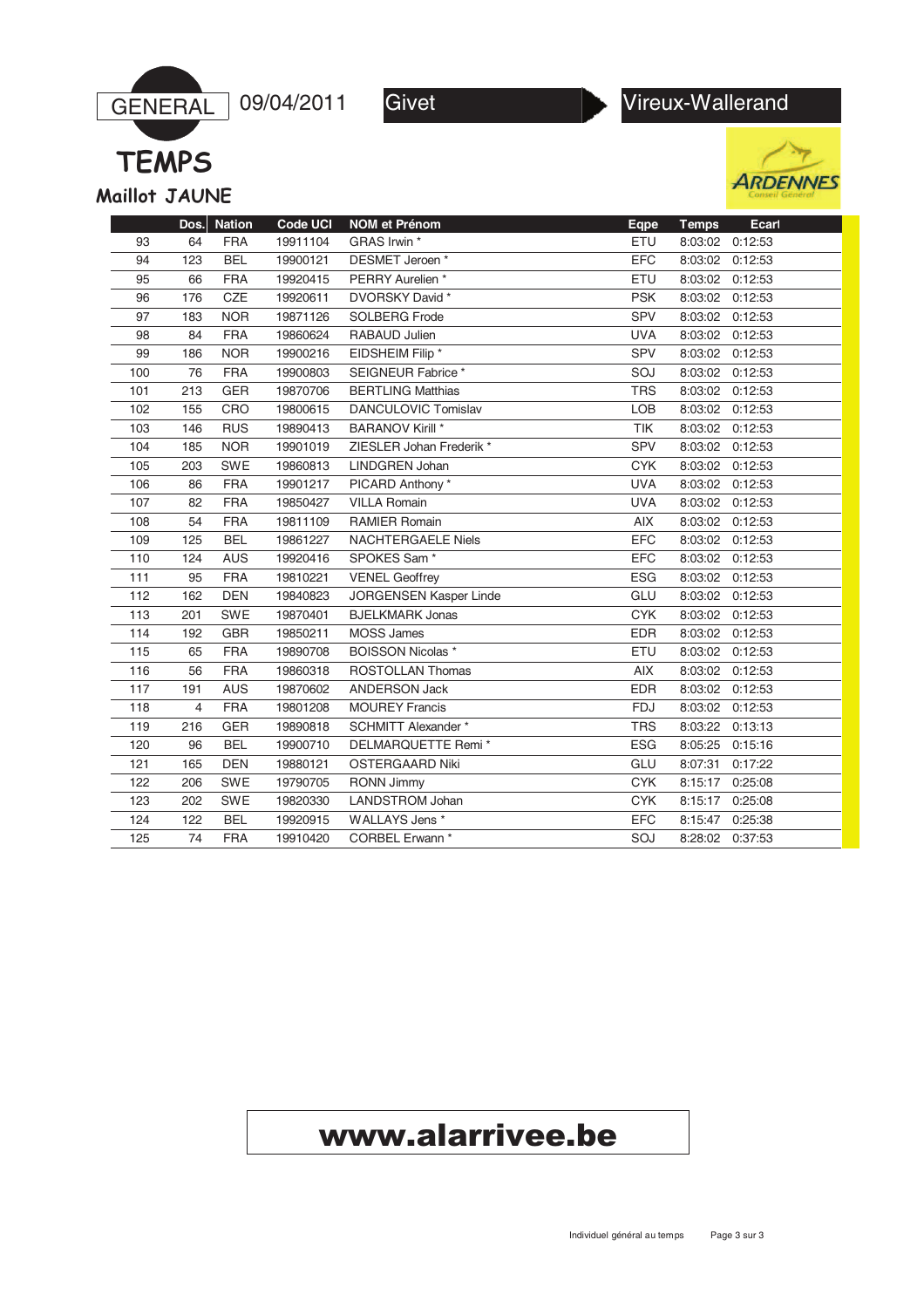

#### CLASSEMENT DU MEILLEUR JEUNE

Temps du 1er : 4:00:16



|    |      |               | Moyenne horaire | 39.456 Km/h                | 158 Km          |              | <b>D'EPARGNI</b> |
|----|------|---------------|-----------------|----------------------------|-----------------|--------------|------------------|
|    | Dos. | <b>Nation</b> | <b>Code UCI</b> | <b>NOM et Prénom</b>       | Eqpe            | <b>Temps</b> | Ecarl            |
|    | 45   | ARG           | 19890707        | DIAZ Daniel *              | <b>LPM</b>      | 4:00:16      | 0:00:00          |
| 2  | 134  | <b>NED</b>    | 19910325        | KELDERMAN Wilco*           | RB <sub>3</sub> | 4:00:16      | 0:00:00          |
| 3  | 21   | <b>FRA</b>    | 19890511        | <b>BOULO Matthieu</b> *    | <b>RLM</b>      | 4:00:16      | 0:00:00          |
| 4  | 113  | <b>BEL</b>    | 19900205        | SPRENGERS Thomas *         | <b>DAV</b>      | 4:00:16      | 0:00:00          |
| 5  | 61   | <b>FRA</b>    | 19910722        | ELISSONDE Kenny*           | ETU             | 4:00:16      | 0:00:00          |
| 6  | 112  | <b>BEL</b>    | 19890530        | JANSSENS Jimmy *           | <b>DAV</b>      | 4:00:16      | 0:00:00          |
| 7  | 133  | <b>NED</b>    | 19901130        | GOOS Marc *                | RB <sub>3</sub> | 4:00:16      | 0:00:00          |
| 8  | 33   | <b>FRA</b>    | 19890220        | LE BOULCH Dimitri *        | <b>BIG</b>      | 4:00:16      | 0:00:00          |
| 9  | 116  | <b>BEL</b>    | 19910510        | WELLENS Tim *              | <b>DAV</b>      | 4:00:16      | 0:00:00          |
| 10 | 5    | <b>FRA</b>    | 19900529        | PINOT Thibaut *            | FDJ             | 4:00:38      | 0:00:22          |
| 11 | 135  | <b>NED</b>    | 19901030        | <b>BOSKAMP Melvin *</b>    | RB <sub>3</sub> | 4:01:40      | 0:01:24          |
| 12 | 121  | <b>BEL</b>    | 19910409        | VANDEWAETER Sean *         | EFC             | 4:01:40      | 0:01:24          |
| 13 | 184  | <b>NOR</b>    | 19911102        | BLIKRA Havard *            | <b>SPV</b>      | 4:01:40      | 0:01:24          |
| 14 | 102  | <b>BEL</b>    | 19900227        | <b>CHEVALIER Olivier *</b> | <b>WBC</b>      | 4:01:40      | 0:01:24          |
| 15 | 72   | <b>FRA</b>    | 19911008        | <b>GARSON Pierre</b> *     | SOJ             | 4:01:40      | 0:01:24          |



GENERAL CLASSEMENT DU MEILLEUR JEUNE



#### Maillot BLANC

322 Km

|    | Dos. | <b>Nation</b> | <b>Code UCI</b> | <b>NOM et Prénom</b>       |                 | <b>Temps</b> | Ecarl   |
|----|------|---------------|-----------------|----------------------------|-----------------|--------------|---------|
|    |      |               |                 |                            | Eqpe            |              |         |
|    | 21   | <b>FRA</b>    | 19890511        | <b>BOULO Matthieu</b> *    | <b>RLM</b>      | 7:50:27      | 0:00:00 |
| 2  | 113  | BEL           | 19900205        | SPRENGERS Thomas *         | <b>DAV</b>      | 7:50:27      | 0:00:00 |
| 3  | 112  | BEL           | 19890530        | JANSSENS Jimmy *           | <b>DAV</b>      | 7:50:27      | 0:00:00 |
| 4  | 134  | <b>NED</b>    | 19910325        | <b>KELDERMAN Wilco*</b>    | RB <sub>3</sub> | 7:50:27      | 0:00:00 |
| 5  | 33   | <b>FRA</b>    | 19890220        | LE BOULCH Dimitri *        | <b>BIG</b>      | 7:50:27      | 0:00:00 |
| 6  | 45   | ARG           | 19890707        | DIAZ Daniel *              | <b>LPM</b>      | 7:50:27      | 0:00:00 |
| 7  | 61   | <b>FRA</b>    | 19910722        | ELISSONDE Kenny*           | ETU             | 7:50:27      | 0:00:00 |
| 8  | 116  | <b>BEL</b>    | 19910510        | <b>WELLENS Tim*</b>        | <b>DAV</b>      | 7:50:27      | 0:00:00 |
| 9  | 133  | <b>NED</b>    | 19901130        | GOOS Marc *                | RB <sub>3</sub> | 7:50:37      | 0:00:10 |
| 10 | 5    | <b>FRA</b>    | 19900529        | PINOT Thibaut *            | FDJ             | 7:50:49      | 0:00:22 |
| 11 | 102  | <b>BEL</b>    | 19900227        | <b>CHEVALIER Olivier *</b> | <b>WBC</b>      | 7:51:51      | 0:01:24 |
| 12 | 72   | <b>FRA</b>    | 19911008        | <b>GARSON Pierre *</b>     | SOJ             | 7:51:51      | 0:01:24 |
| 13 | 135  | <b>NED</b>    | 19901030        | <b>BOSKAMP Melvin *</b>    | RB <sub>3</sub> | 7:51:51      | 0:01:24 |
| 14 | 121  | <b>BEL</b>    | 19910409        | VANDEWAETER Sean *         | EFC             | 7:51:51      | 0:01:24 |
| 15 | 184  | <b>NOR</b>    | 19911102        | BLIKRA Havard *            | <b>SPV</b>      | 7:51:51      | 0:01:24 |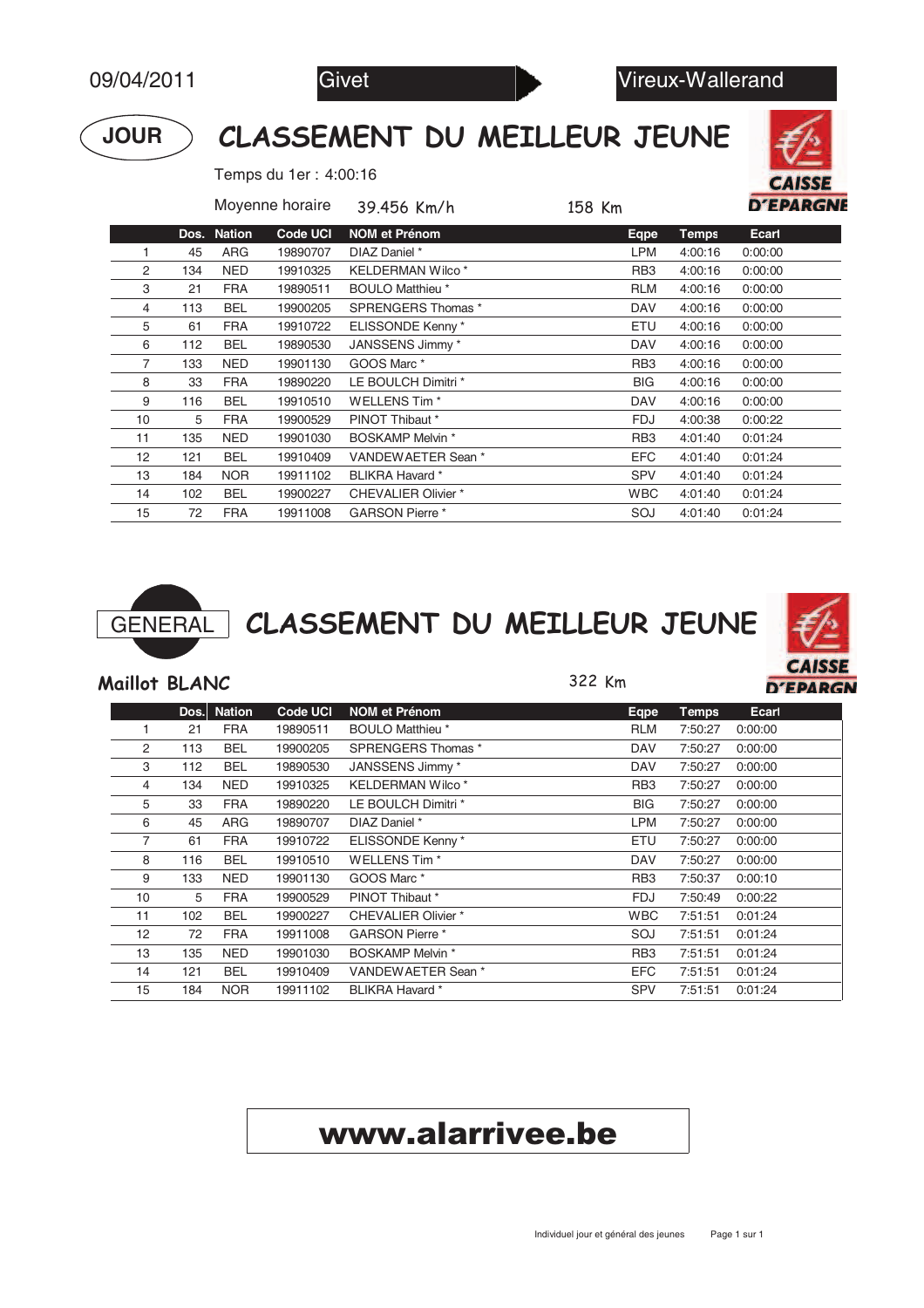#### **JOUR SPRINTS INTERMEDIAIRES**

#### **SPRINT 1 Beauraing Km 8**

|    | Dos. Nation |          | Code UCI NOM et Prénom | Eape       | <b>Points</b> |
|----|-------------|----------|------------------------|------------|---------------|
| 31 | <b>FRA</b>  | 19830201 | DRUJON Mathieu         | <b>BIG</b> |               |
|    | BEL         | 19851205 | MEERSMAN Gianni        | FDJ        |               |
| 43 | FRA         | 19860123 | GIRAUD Beniamin        | .PM        |               |

#### **SPRINT 2 Givet Km 29**

|     | Dos. Nation |          | Code UCI NOM et Prénom     | Eape | <b>Points</b> |
|-----|-------------|----------|----------------------------|------|---------------|
| 194 | <b>EST</b>  | 19840120 | MANDRI René                | FDR  |               |
|     | FRA         | 19890501 | FONSECA Armindo *          | BSC  |               |
| 115 | BEL         | 19880407 | <b>VERKINDERE Frederik</b> | DAV  |               |

#### **SPRINT 3 Revin Orzy Km 93**

|     | Dos. Nation |          | Code UCI NOM et Prénom | Eape       | <b>Points</b> |
|-----|-------------|----------|------------------------|------------|---------------|
| 104 | <b>BEL</b>  | 19850808 | MOTTET Ludovic         | WBC        |               |
| 181 | <b>SWE</b>  | 19820425 | STEVENSON Christofer   | <b>SPV</b> |               |
| 31  | <b>FRA</b>  | 19830201 | DRUJON Mathieu         | <b>BIG</b> |               |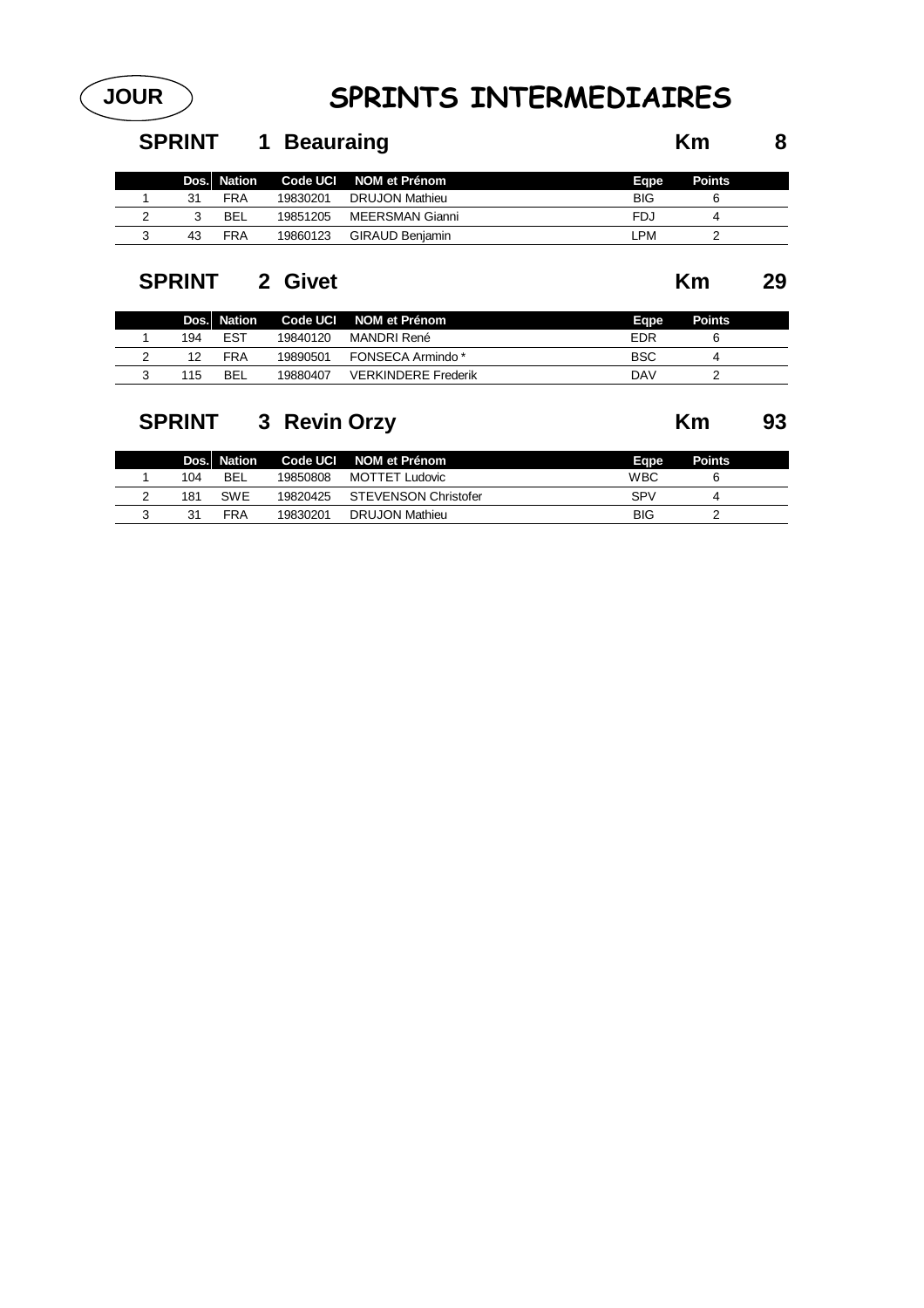



#### **ASSEMENT AUX POINTS**

#### **Vireux-Wallerand**

|    |     | Dos. Nation | <b>Code UCI</b> | <b>NOM et Prénom</b>       | Eqpe       | <b>Points</b> | Ecart |  |
|----|-----|-------------|-----------------|----------------------------|------------|---------------|-------|--|
|    | 3   | <b>BEL</b>  | 19851205        | <b>MEERSMAN Gianni</b>     | <b>FDJ</b> | 20            | 0     |  |
| 2  | 144 | <b>RUS</b>  | 19870610        | <b>SOLOMENNIKOV Andrey</b> | TIK        | 16            | 4     |  |
| 3  | 14  | <b>FRA</b>  | 19860719        | <b>PICHON Laurent</b>      | <b>BSC</b> | 13            |       |  |
| 4  | 31  | <b>FRA</b>  | 19830201        | <b>DRUJON Mathieu</b>      | <b>BIG</b> | 11            | 9     |  |
| 5  |     | <b>FRA</b>  | 19790202        | <b>CASAR Sandy</b>         | <b>FDJ</b> | 9             | 11    |  |
| 6  | 105 | <b>BEL</b>  | 19850504        | POLAZZI Fabio              | <b>WBC</b> |               | 13    |  |
|    | 151 | CRO         | 19790303        | <b>ROGINA Radoslav</b>     | <b>LOB</b> | 6             | 14    |  |
| 8  | 174 | <b>CZE</b>  | 19780307        | <b>BUCHACEK Tomas</b>      | <b>PSK</b> | 5             | 15    |  |
| 9  | 36  | <b>FRA</b>  | 19841006        | MOMBAERTS Johan            | <b>BIG</b> | 4             | 16    |  |
| 10 | 101 | <b>BEL</b>  | 19880406        | <b>BILLE Gaetan</b>        | <b>WBC</b> | 3             | 17    |  |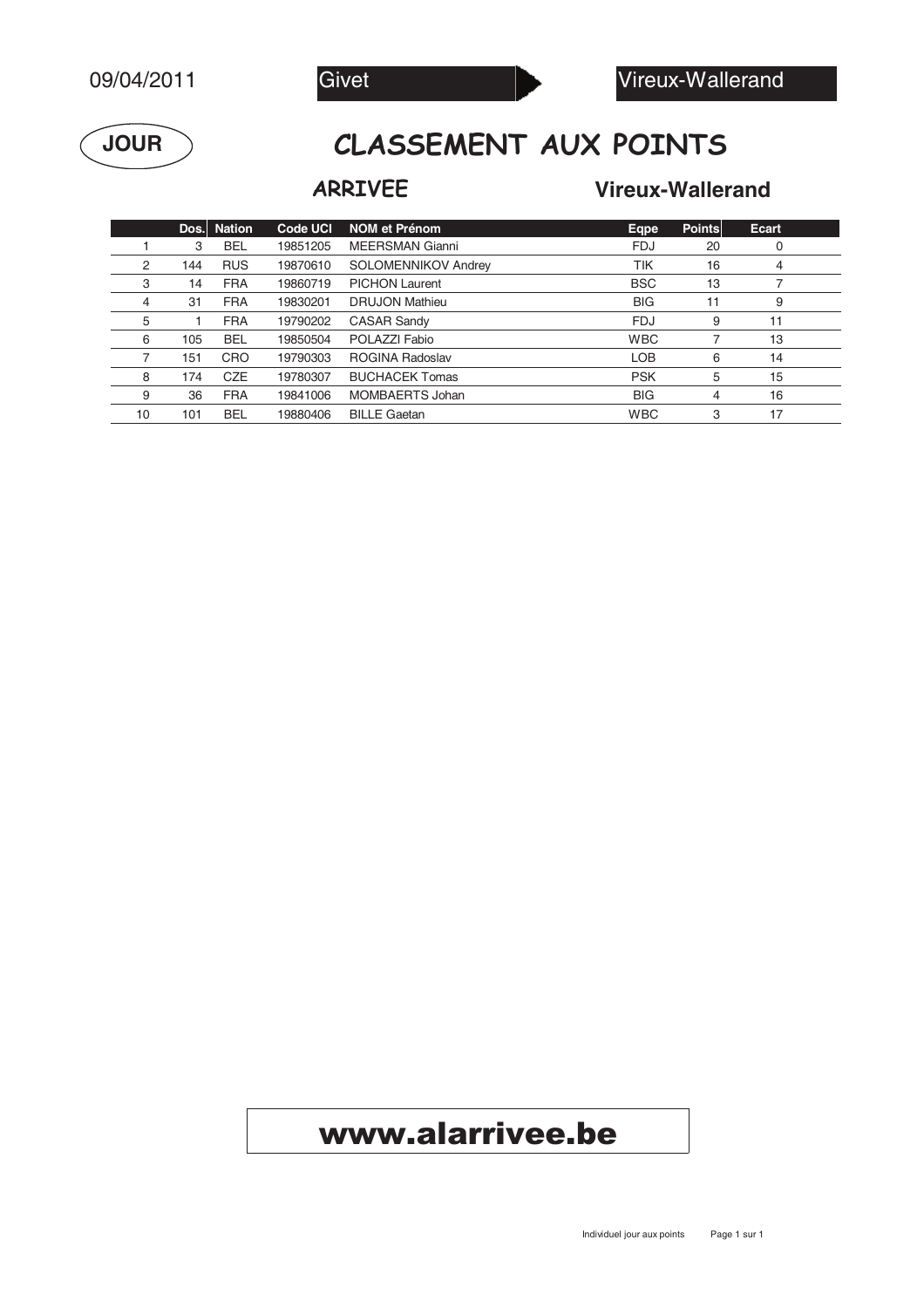

#### **ASSEMENT AUX POINTS**

#### Maillot VERT

|    |     | Dos. Nation | <b>Code UCI</b> | <b>NOM et Prénom</b>        | Eqpe       | <b>Points</b>  | Ecarl |
|----|-----|-------------|-----------------|-----------------------------|------------|----------------|-------|
| 1  | 3   | <b>BEL</b>  | 19851205        | <b>MEERSMAN Gianni</b>      | <b>FDJ</b> | 41             | 0     |
| 2  | 31  | <b>FRA</b>  | 19830201        | <b>DRUJON Mathieu</b>       | <b>BIG</b> | 30             | 11    |
| 3  | 44  | <b>FRA</b>  | 19860920        | <b>JULES Justin</b>         | <b>LPM</b> | 22             | 19    |
| 4  | 164 | <b>DEN</b>  | 19870224        | <b>VINTHER Troels</b>       | GLU        | 20             | 21    |
| 5  | 144 | <b>RUS</b>  | 19870610        | <b>SOLOMENNIKOV Andrey</b>  | <b>TIK</b> | 16             | 25    |
| 6  | 14  | <b>FRA</b>  | 19860719        | <b>PICHON Laurent</b>       | <b>BSC</b> | 13             | 28    |
| 7  | 151 | CRO         | 19790303        | <b>ROGINA Radoslav</b>      | <b>LOB</b> | 10             | 31    |
| 8  | 1   | <b>FRA</b>  | 19790202        | <b>CASAR Sandy</b>          | <b>FDJ</b> | 9              | 32    |
| 9  | 43  | <b>FRA</b>  | 19860123        | <b>GIRAUD Benjamin</b>      | <b>LPM</b> | 9              | 32    |
| 10 | 102 | <b>BEL</b>  | 19900227        | <b>CHEVALIER Olivier *</b>  | <b>WBC</b> | 9              | 32    |
| 11 | 12  | <b>FRA</b>  | 19890501        | FONSECA Armindo*            | <b>BSC</b> | 8              | 33    |
| 12 | 105 | <b>BEL</b>  | 19850504        | POLAZZI Fabio               | <b>WBC</b> | $\overline{7}$ | 34    |
| 13 | 214 | <b>GER</b>  | 19790105        | <b>KOPP David</b>           | <b>TRS</b> | $\overline{7}$ | 34    |
| 14 | 194 | <b>EST</b>  | 19840120        | <b>MANDRI René</b>          | <b>EDR</b> | 6              | 35    |
| 15 | 25  | <b>FRA</b>  | 19870831        | <b>KNEISKY Morgan</b>       | <b>RLM</b> | 6              | 35    |
| 16 | 114 | <b>BEL</b>  | 19900310        | <b>BEATSE Dries</b> *       | <b>DAV</b> | 6              | 35    |
| 17 | 104 | <b>BEL</b>  | 19850808        | <b>MOTTET Ludovic</b>       | <b>WBC</b> | 6              | 35    |
| 18 | 94  | <b>FRA</b>  | 19840627        | <b>SKRZYPCZAK David</b>     | <b>ESG</b> | 6              | 35    |
| 19 | 103 | <b>BEL</b>  | 19850212        | <b>DEVILLERS Gilles</b>     | <b>WBC</b> | 5              | 36    |
| 20 | 174 | <b>CZE</b>  | 19780307        | <b>BUCHACEK Tomas</b>       | <b>PSK</b> | 5              | 36    |
| 21 | 53  | <b>FRA</b>  | 19851214        | <b>LEBAS Thomas</b>         | AIX        | 4              | 37    |
| 22 | 36  | <b>FRA</b>  | 19841006        | MOMBAERTS Johan             | <b>BIG</b> | 4              | 37    |
| 23 | 181 | <b>SWE</b>  | 19820425        | <b>STEVENSON Christofer</b> | <b>SPV</b> | 4              | 37    |
| 24 | 101 | <b>BEL</b>  | 19880406        | <b>BILLE Gaetan</b>         | <b>WBC</b> | 3              | 38    |
| 25 | 115 | <b>BEL</b>  | 19880407        | <b>VERKINDERE Frederik</b>  | <b>DAV</b> | 2              | 39    |
| 26 | 193 | <b>FRA</b>  | 19810307        | <b>BLAIN Alexandre</b>      | <b>EDR</b> | $\overline{2}$ | 39    |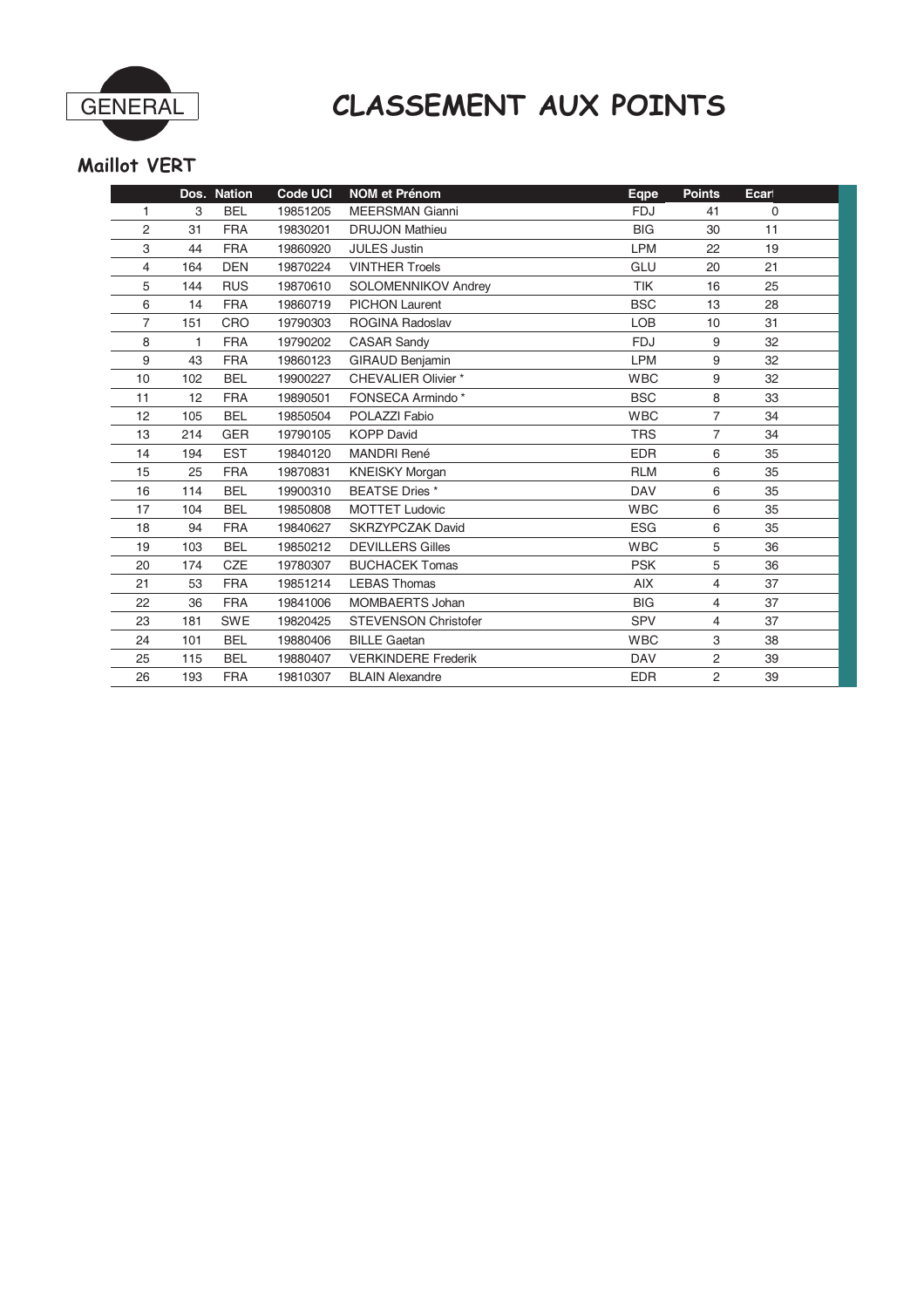

#### LIEFS INTERMEDIAIRES

**RELIEF 1** Côte de Hargnies **12.7 Km** 43.7

|   |     | Dos. Nation |          | Code UCI NOM et Prénom        | Eape       | <b>Points</b> |
|---|-----|-------------|----------|-------------------------------|------------|---------------|
|   | 181 | <b>SWF</b>  |          | 19820425 STEVENSON Christofer | SPV        | 12            |
|   | 104 | <b>BEL</b>  | 19850808 | MOTTET Ludovic                | <b>WBC</b> |               |
| 3 | 175 | CZE         | 19901024 | DANACIK Tomas *               | PSK        |               |
|   | 162 | <b>DFN</b>  | 19840823 | JORGENSEN Kasper Linde        | GLU        |               |

#### **RELIEF 2 Côte des Vieux Moulins 63.6 Km**

|     | Dos. Nation      |          | Code UCI NOM et Prénom        | Eape       | <b>Points</b> |
|-----|------------------|----------|-------------------------------|------------|---------------|
| 181 | <b>SWF</b>       |          | 19820425 STEVENSON Christofer | SPV        | 12            |
| 104 | <b>BEL</b>       | 19850808 | MOTTET Ludovic                | <b>WBC</b> |               |
| 183 | <b>NOR</b>       |          | 19871126 SOLBERG Frode        | SPV        |               |
| 175 | C <sub>7</sub> F | 19901024 | DANACIK Tomas *               | <b>PSK</b> |               |

#### **RELIEF 3 Côte de Rocroi 104 Km**

**Dos. Nation Code UCI NOM et Prénom**<br>
181 SWE 19820425 STEVENSON Christofer<br>
28 SPV 8 1 181 SWE 19820425 STEVENSON Christofer SPV SPV 8 2 104 BEL 19850808 MOTTET Ludovic WBC 5 3 175 CZE 19901024 DANACIK Tomas \* PSK 3 4 41 FRA 19840516 ANTOMARCHI Julien LPM 2

#### **RELIEF 4 Côte de Oignies 127 Km**

|   |     | Dos. Nation |          | Code UCI NOM et Prénom     | Eape            | <b>Points</b> |
|---|-----|-------------|----------|----------------------------|-----------------|---------------|
|   |     | <b>FRA</b>  | 19790202 | CASAR Sandv                | <b>FDJ</b>      | 12            |
| っ | 134 | <b>NED</b>  |          | 19910325 KELDERMAN Wilco * | RB <sub>3</sub> |               |
| 3 | 46  | <b>FRA</b>  | 19850304 | CAUQUIL Yohan              | PM              |               |
|   | 103 | <b>BFI</b>  | 19850212 | <b>DEVILLERS Gilles</b>    | <b>WBC</b>      |               |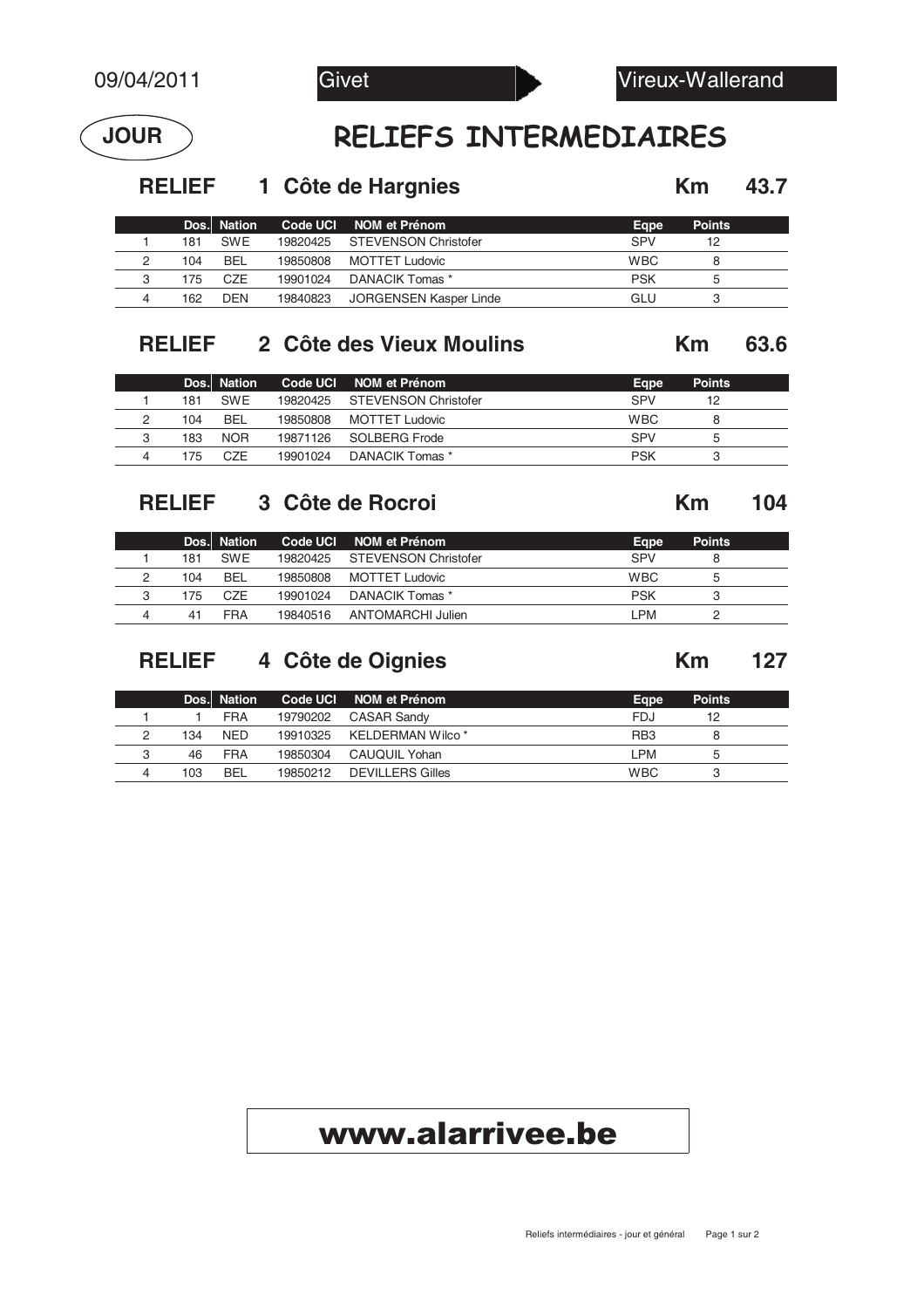



RELIEFS

#### Maillot A POIS

|    | Dos. | <b>Nation</b> | <b>Code UCI</b> | <b>NOM et Prénom</b>          | Eqpe            | <b>Points</b> | Ecart |  |
|----|------|---------------|-----------------|-------------------------------|-----------------|---------------|-------|--|
|    | 181  | <b>SWE</b>    | 19820425        | <b>STEVENSON Christofer</b>   | <b>SPV</b>      | 37            | 0     |  |
| 2  | 104  | <b>BEL</b>    | 19850808        | <b>MOTTET Ludovic</b>         | <b>WBC</b>      | 21            | 16    |  |
| 3  |      | <b>FRA</b>    | 19790202        | <b>CASAR Sandy</b>            | <b>FDJ</b>      | 14            | 23    |  |
| 4  | 175  | <b>CZE</b>    | 19901024        | DANACIK Tomas *               | <b>PSK</b>      | 14            | 23    |  |
| 5  | 3    | <b>BEL</b>    | 19851205        | <b>MEERSMAN Gianni</b>        | <b>FDJ</b>      | 11            | 26    |  |
| 6  | 53   | <b>FRA</b>    | 19851214        | <b>LEBAS Thomas</b>           | <b>AIX</b>      | 8             | 29    |  |
|    | 134  | <b>NED</b>    | 19910325        | <b>KELDERMAN Wilco*</b>       | RB <sub>3</sub> | 8             | 29    |  |
| 8  | 46   | <b>FRA</b>    | 19850304        | CAUQUIL Yohan                 | <b>LPM</b>      | 5             | 32    |  |
| 9  | 114  | <b>BEL</b>    | 19900310        | <b>BEATSE Dries</b> *         | <b>DAV</b>      | 5             | 32    |  |
| 10 | 183  | <b>NOR</b>    | 19871126        | <b>SOLBERG Frode</b>          | <b>SPV</b>      | 5             | 32    |  |
| 11 | 103  | <b>BEL</b>    | 19850212        | <b>DEVILLERS Gilles</b>       | <b>WBC</b>      | 3             | 34    |  |
| 12 | 162  | <b>DEN</b>    | 19840823        | <b>JORGENSEN Kasper Linde</b> | GLU             | 3             | 34    |  |
| 13 | 41   | <b>FRA</b>    | 19840516        | ANTOMARCHI Julien             | <b>LPM</b>      | 2             | 35    |  |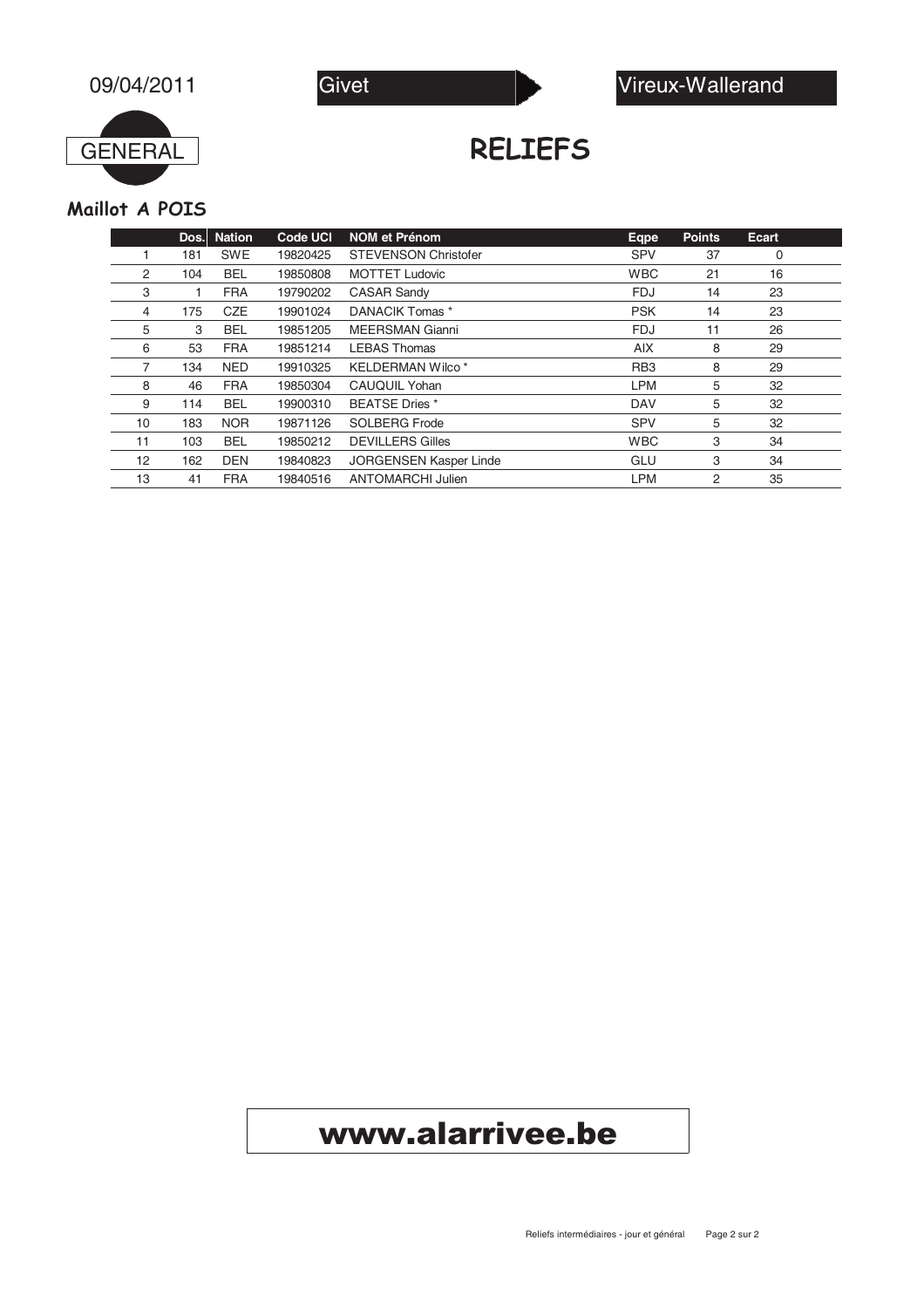

CLASSEMENT DU COMBINE





Maillot ROUGE

|    |     | Dos. Nation | <b>Code UCI</b> | <b>NOM</b> et Prénom        | Eqpe            | <b>Points</b>  | <b>Ecart</b> |
|----|-----|-------------|-----------------|-----------------------------|-----------------|----------------|--------------|
| 1  | 3   | <b>BEL</b>  | 19851205        | <b>MEERSMAN Gianni</b>      | <b>FDJ</b>      | 52             | $\mathbf 0$  |
| 2  | 181 | <b>SWE</b>  | 19820425        | <b>STEVENSON Christofer</b> | SPV             | 41             | 11           |
| 3  | 31  | <b>FRA</b>  | 19830201        | <b>DRUJON Mathieu</b>       | <b>BIG</b>      | 30             | 22           |
| 4  | 104 | <b>BEL</b>  | 19850808        | <b>MOTTET Ludovic</b>       | <b>WBC</b>      | 27             | 25           |
| 5  | 1   | <b>FRA</b>  | 19790202        | <b>CASAR Sandy</b>          | <b>FDJ</b>      | 23             | 29           |
| 6  | 44  | <b>FRA</b>  | 19860920        | <b>JULES Justin</b>         | LPM             | 22             | 30           |
| 7  | 164 | <b>DEN</b>  | 19870224        | <b>VINTHER Troels</b>       | GLU             | 20             | 32           |
| 8  | 144 | <b>RUS</b>  | 19870610        | SOLOMENNIKOV Andrey         | TIK             | 16             | 36           |
| 9  | 175 | CZE         | 19901024        | DANACIK Tomas *             | <b>PSK</b>      | 14             | 38           |
| 10 | 14  | <b>FRA</b>  | 19860719        | <b>PICHON Laurent</b>       | <b>BSC</b>      | 13             | 39           |
| 11 | 53  | <b>FRA</b>  | 19851214        | <b>LEBAS Thomas</b>         | AIX             | 12             | 40           |
| 12 | 114 | <b>BEL</b>  | 19900310        | <b>BEATSE Dries</b> *       | <b>DAV</b>      | 11             | 41           |
| 13 | 151 | CRO         | 19790303        | <b>ROGINA Radoslav</b>      | <b>LOB</b>      | 10             | 42           |
| 14 | 43  | <b>FRA</b>  | 19860123        | <b>GIRAUD Benjamin</b>      | LPM             | 9              | 43           |
| 15 | 102 | <b>BEL</b>  | 19900227        | <b>CHEVALIER Olivier *</b>  | <b>WBC</b>      | 9              | 43           |
| 16 | 103 | <b>BEL</b>  | 19850212        | <b>DEVILLERS Gilles</b>     | <b>WBC</b>      | 8              | 44           |
| 17 | 134 | <b>NED</b>  | 19910325        | KELDERMAN Wilco*            | RB <sub>3</sub> | 8              | 44           |
| 18 | 12  | <b>FRA</b>  | 19890501        | FONSECA Armindo*            | <b>BSC</b>      | 8              | 44           |
| 19 | 105 | <b>BEL</b>  | 19850504        | POLAZZI Fabio               | <b>WBC</b>      | $\overline{7}$ | 45           |
| 20 | 214 | <b>GER</b>  | 19790105        | <b>KOPP David</b>           | <b>TRS</b>      | $\overline{7}$ | 45           |
| 21 | 194 | <b>EST</b>  | 19840120        | MANDRI René                 | <b>EDR</b>      | 6              | 46           |
| 22 | 25  | <b>FRA</b>  | 19870831        | <b>KNEISKY Morgan</b>       | <b>RLM</b>      | 6              | 46           |
| 23 | 94  | <b>FRA</b>  | 19840627        | <b>SKRZYPCZAK David</b>     | <b>ESG</b>      | 6              | 46           |
| 24 | 174 | CZE         | 19780307        | <b>BUCHACEK Tomas</b>       | <b>PSK</b>      | 5              | 47           |
| 25 | 46  | <b>FRA</b>  | 19850304        | CAUQUIL Yohan               | LPM             | 5              | 47           |
| 26 | 183 | <b>NOR</b>  | 19871126        | <b>SOLBERG Frode</b>        | SPV             | 5              | 47           |
| 27 | 36  | <b>FRA</b>  | 19841006        | MOMBAERTS Johan             | <b>BIG</b>      | $\overline{4}$ | 48           |
| 28 | 101 | <b>BEL</b>  | 19880406        | <b>BILLE Gaetan</b>         | <b>WBC</b>      | 3              | 49           |
| 29 | 162 | <b>DEN</b>  | 19840823        | JORGENSEN Kasper Linde      | GLU             | 3              | 49           |
| 30 | 115 | <b>BEL</b>  | 19880407        | <b>VERKINDERE Frederik</b>  | <b>DAV</b>      | $\overline{c}$ | 50           |
| 31 | 41  | <b>FRA</b>  | 19840516        | <b>ANTOMARCHI Julien</b>    | <b>LPM</b>      | $\overline{c}$ | 50           |
| 32 | 193 | <b>FRA</b>  | 19810307        | <b>BLAIN Alexandre</b>      | <b>EDR</b>      | $\overline{2}$ | 50           |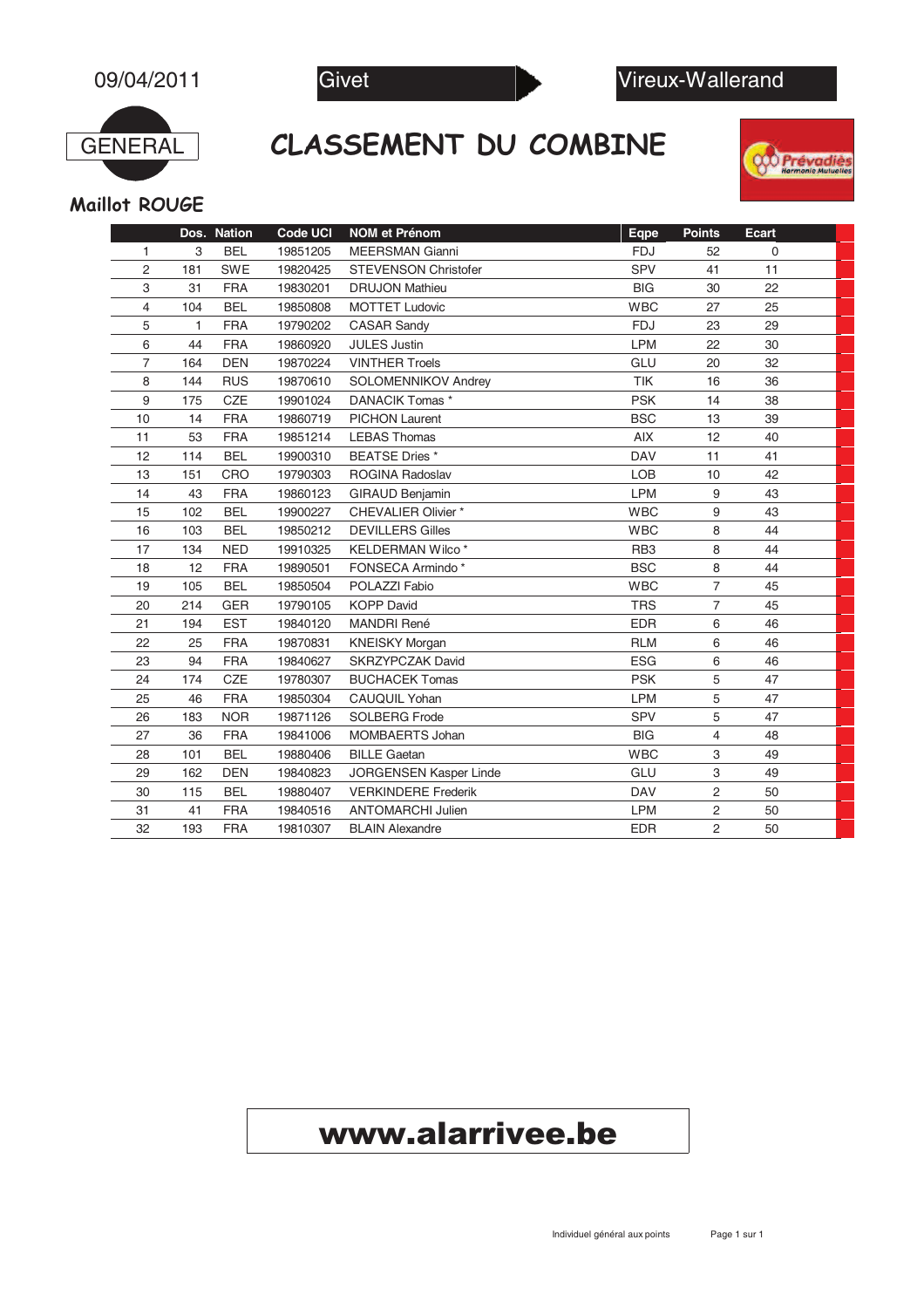$$
09/04/2011
$$





#### INTEREQUIPES





|                | Nom de l'équipe                          | Eqpe       | Nbre coureurs | Temp:    | <b>Ecart</b> |
|----------------|------------------------------------------|------------|---------------|----------|--------------|
|                | WALLONIE BRUXELLES CREDIT AGRICOLE (BEL) | <b>WBC</b> | 3             | 12:00:48 | 0:00:00      |
| 2              | BIG MAT AUBER 93 (FRA)                   | <b>BIG</b> | 3             | 12:00:48 | 0:00:00      |
| 3              | FDJ (FRA)                                | <b>FDJ</b> | 3             | 12:00:48 | 0:00:00      |
| 4              | LOBORIKA FAVORIT TEAM (CRO)              | LOB        | 3             | 12:00:48 | 0:00:00      |
| 5              | ROUBAIX LILLE METROPOLE (FRA)            | <b>RLM</b> | 3             | 12:00:48 | 0:00:00      |
| 6              | <b>ITERA KATUSHA (RUS)</b>               | <b>TIK</b> | 3             | 12:00:48 | 0:00:00      |
| $\overline{7}$ | OMEGA PHARMA LOTTO DAVO (BEL)            | <b>DAV</b> | 3             | 12:00:48 | 0:00:00      |
| 8              | <b>VC LA POMME MARSEILLE (LAT)</b>       | <b>LPM</b> | 3             | 12:02:12 | 0:01:24      |
| 9              | RABOBANK CONTINENTAL TEAM (NED)          | RB3        | 3             | 12:02:12 | 0:01:24      |
| 10             | BRETAGNE SCHULLER (FRA)                  | <b>BSC</b> | 3             | 12:02:17 | 0:01:29      |
| 11             | AVC AIX EN PROVENCE (FRA)                | <b>AIX</b> | 3             | 12:03:36 | 0:02:48      |
| 12             | PSK WHIRLPOOL AUTHOR (CZE)               | <b>PSK</b> | 3             | 12:03:46 | 0:02:58      |
| 13             | GLUD & MARSTRAND (DEN)                   | GLU        | 3             | 12:03:46 | 0:02:58      |
| 14             | SOJASUN ESPOIR (FRA)                     | SOJ        | 3             | 12:05:05 | 0:04:17      |
| 15             | TEAM EDDY MERCKX INDELAND (GER)          | <b>TRS</b> | 3             | 12:05:22 | 0:04:34      |
| 16             | <b>ENDURA RACING (GBR)</b>               | <b>EDR</b> | 3             | 12:13:23 | 0:12:35      |
| 17             | ESEG DOUAI (FRA)                         | <b>ESG</b> | 3             | 12:14:31 | 0:13:43      |
| 18             | UV AUBE (FRA)                            | <b>UVA</b> | 3             | 12:14:52 | 0:14:04      |
| 19             | CC ETUPES (FRA)                          | <b>ETU</b> | 3             | 12:14:52 | 0:14:04      |
| 20             | TEAM CYKELCITY (SWE)                     | <b>CYK</b> | 3             | 12:16:11 | 0:15:23      |
| 21             | EFC QUICK STEP (BEL)                     | <b>EFC</b> | 3             | 12:27:22 | 0:26:34      |
| 22             | SPAREBANKEN VEST RIDLEY (NOR)            | <b>SPV</b> | 3             | 12:27:22 | 0:26:34      |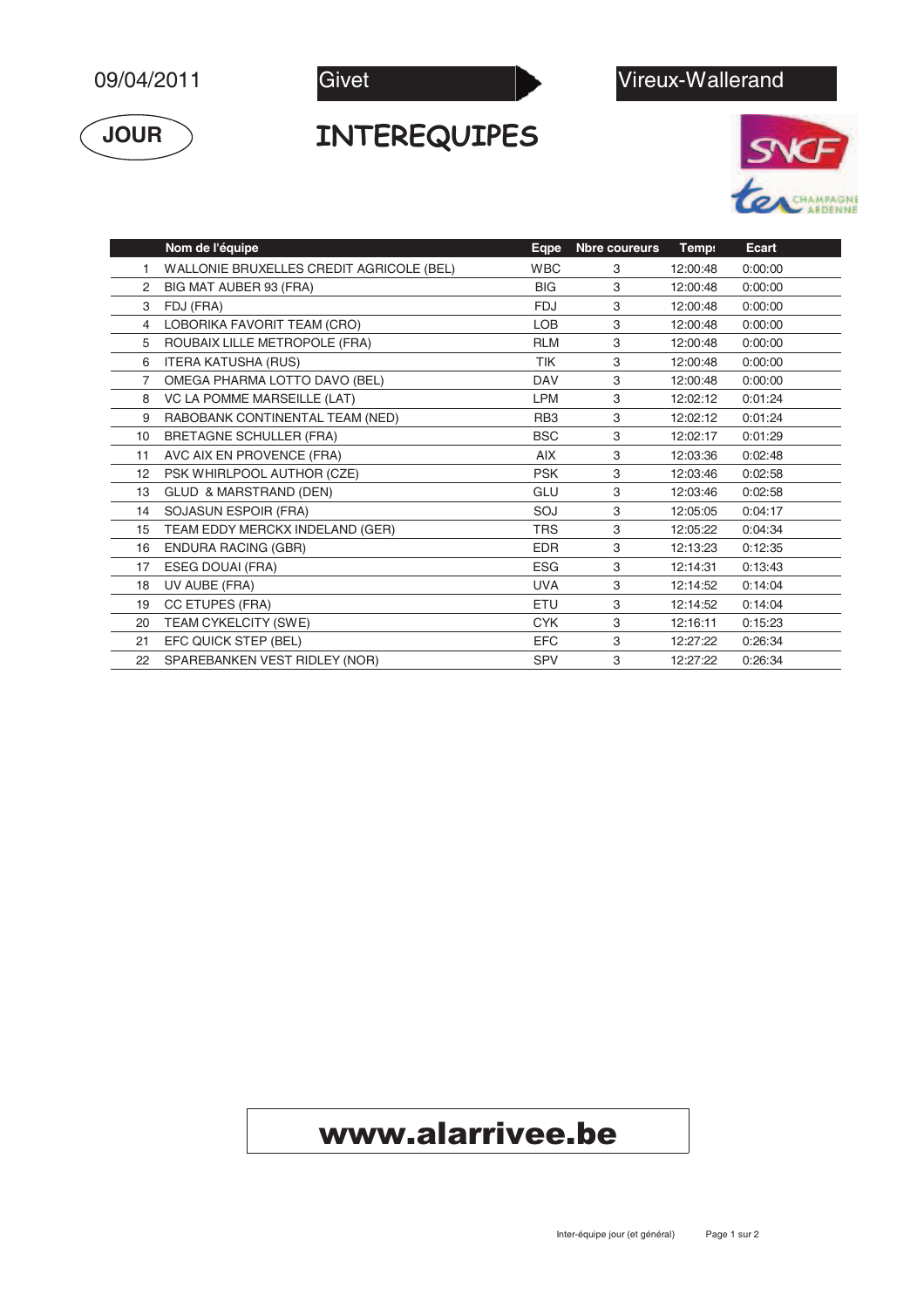





#### INTEREQUIPES





|                   | Nom de l'équipe                          | <b>Eqpe</b>     | Nbre coureurs | <b>Temps</b> | Ecart   |
|-------------------|------------------------------------------|-----------------|---------------|--------------|---------|
| 1                 | WALLONIE BRUXELLES CREDIT AGRICOLE (BEL) | <b>WBC</b>      | 3             | 23:31:21     | 0:00:00 |
| 2                 | BIG MAT AUBER 93 (FRA)                   | <b>BIG</b>      | 3             | 23:31:21     | 0:00:00 |
| 3                 | FDJ (FRA)                                | <b>FDJ</b>      | 3             | 23:31:21     | 0:00:00 |
| 4                 | LOBORIKA FAVORIT TEAM (CRO)              | LOB             | 3             | 23:31:21     | 0:00:00 |
| 5                 | ROUBAIX LILLE METROPOLE (FRA)            | <b>RLM</b>      | 3             | 23:31:21     | 0:00:00 |
| 6                 | <b>ITERA KATUSHA (RUS)</b>               | <b>TIK</b>      | 3             | 23:31:21     | 0:00:00 |
| 7                 | OMEGA PHARMA LOTTO DAVO (BEL)            | <b>DAV</b>      | 3             | 23:31:21     | 0:00:00 |
| 8                 | VC LA POMME MARSEILLE (LAT)              | <b>LPM</b>      | 3             | 23:32:45     | 0:01:24 |
| 9                 | RABOBANK CONTINENTAL TEAM (NED)          | RB <sub>3</sub> | 3             | 23:32:45     | 0:01:24 |
| 10                | <b>BRETAGNE SCHULLER (FRA)</b>           | <b>BSC</b>      | 3             | 23:32:50     | 0:01:29 |
| 11                | AVC AIX EN PROVENCE (FRA)                | <b>AIX</b>      | 3             | 23:34:09     | 0:02:48 |
| $12 \overline{ }$ | GLUD & MARSTRAND (DEN)                   | GLU             | 3             | 23:34:18     | 0:02:57 |
| 13                | PSK WHIRLPOOL AUTHOR (CZE)               | <b>PSK</b>      | 3             | 23:34:19     | 0:02:58 |
| 14                | SOJASUN ESPOIR (FRA)                     | SOJ             | 3             | 23:35:38     | 0:04:17 |
| 15                | TEAM EDDY MERCKX INDELAND (GER)          | <b>TRS</b>      | 3             | 23:35:55     | 0:04:34 |
| 16                | <b>ENDURA RACING (GBR)</b>               | <b>EDR</b>      | 3             | 23:43:56     | 0:12:35 |
| 17                | ESEG DOUAI (FRA)                         | <b>ESG</b>      | 3             | 23:45:04     | 0:13:43 |
| 18                | CC ETUPES (FRA)                          | <b>ETU</b>      | 3             | 23:45:25     | 0:14:04 |
| 19                | UV AUBE (FRA)                            | <b>UVA</b>      | 3             | 23:45:25     | 0:14:04 |
| 20                | TEAM CYKELCITY (SWE)                     | <b>CYK</b>      | 3             | 23:46:44     | 0:15:23 |
| 21                | SPAREBANKEN VEST RIDLEY (NOR)            | <b>SPV</b>      | 3             | 23:57:55     | 0:26:34 |
| 22                | EFC QUICK STEP (BEL)                     | <b>EFC</b>      | 3             | 23:57:55     | 0:26:34 |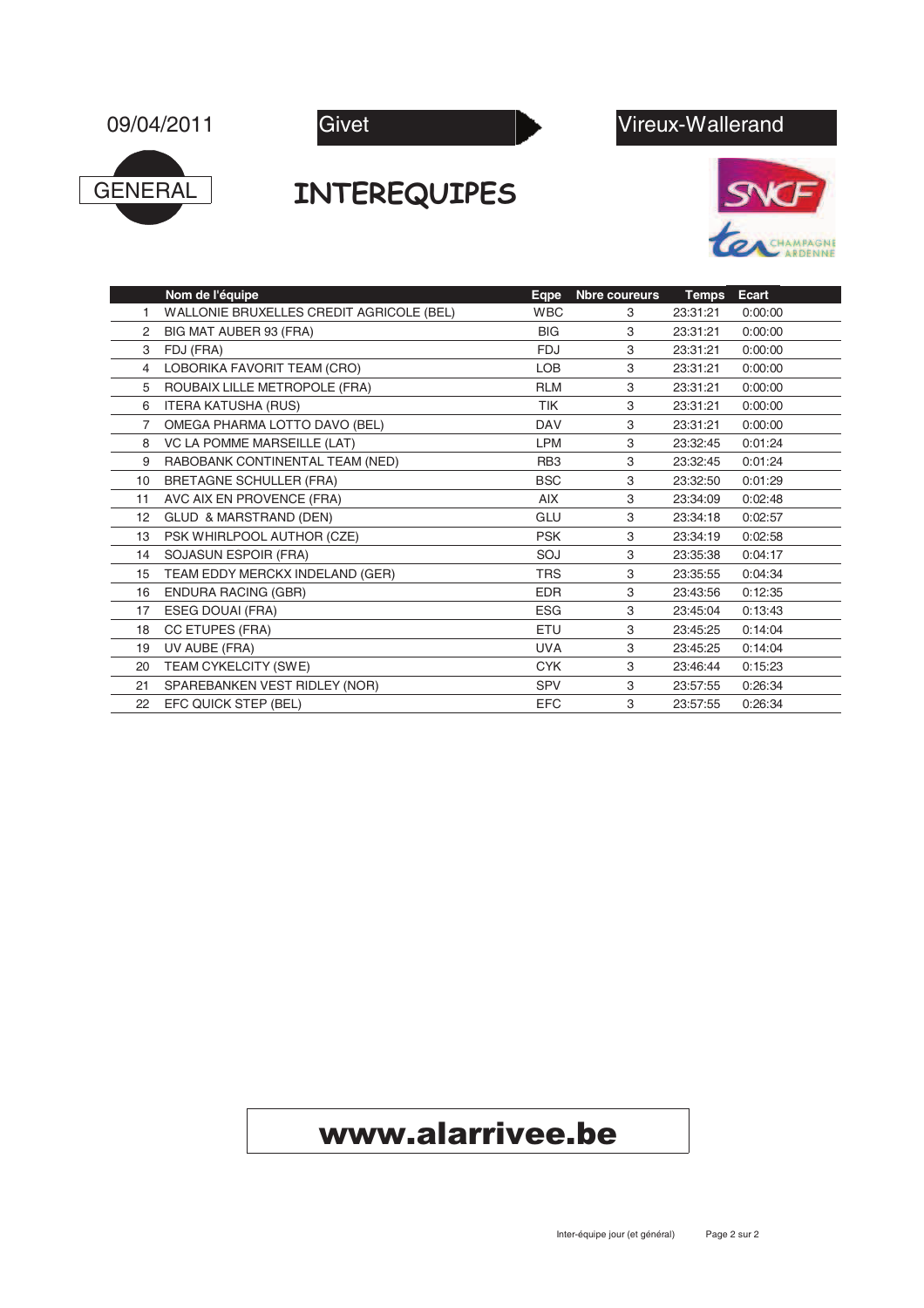#### Ordre des voitures pour le 10/04/2011

#### Charleville - Charleville

|                 | Nom de l'équipe.                         | <b>Eqpe</b>     | Du dossard  au dossard |     | Gsm               |
|-----------------|------------------------------------------|-----------------|------------------------|-----|-------------------|
|                 | FDJ (FRA)                                | <b>FDJ</b>      | 1.                     | 6   | +33 680 038 007   |
|                 | 2 ITERA KATUSHA (RUS)                    | <b>TIK</b>      | 141                    | 146 | +39 345 281 25 53 |
|                 | 3 BIG MAT AUBER 93 (FRA)                 | <b>BIG</b>      | 31                     | 36  | +33 693 631 764   |
| 4               | <b>BRETAGNE SCHULLER (FRA)</b>           | <b>BSC</b>      | 11                     | 16  | +33 662 196 587   |
|                 | 5 ENDURA RACING (GBR)                    | <b>EDR</b>      | 191                    | 196 | +34 676 296 538   |
|                 | 6 LOBORIKA FAVORIT TEAM (CRO)            | <b>LOB</b>      | 151                    | 156 | +38 641 622 329   |
|                 | 7 AVC AIX EN PROVENCE (FRA)              | <b>AIX</b>      | 51                     | 56  | +33 699 451 235   |
| 8               | WALLONIE BRUXELLES CREDIT AGRICOLE (BEL) | <b>WBC</b>      | 101                    | 106 | +32 495 777 479   |
| 9               | ROUBAIX LILLE METROPOLE (FRA)            | <b>RLM</b>      | 21                     | 26  | +33 663 866 734   |
| 10              | GLUD & MARSTRAND (DEN)                   | GLU             | 161                    | 166 | +45 201 940 03    |
| 11              | PSK WHIRLPOOL AUTHOR (CZE)               | <b>PSK</b>      | 171                    | 176 | +42 060 211 64 59 |
| 12 <sup>2</sup> | OMEGA PHARMA LOTTO DAVO (BEL)            | <b>DAV</b>      | 111                    | 116 | +32 495 260 079   |
| 13              | RABOBANK CONTINENTAL TEAM (NED)          | RB <sub>3</sub> | 131                    | 136 | +31 651 172 249   |
|                 | 14 VC LA POMME MARSEILLE (LAT)           | <b>LPM</b>      | 41                     | 46  | +33 669 584 834   |
| 15              | CC ETUPES (FRA)                          | <b>ETU</b>      | 61                     | 66  | +33 607 797 225   |
| 16              | UV AUBE (FRA)                            | <b>UVA</b>      | 81                     | 86  | +33 610 287 745   |
| 17              | SOJASUN ESPOIR (FRA)                     | SOJ             | 71                     | 76  | +33 681 239 370   |
| 18              | EFC QUICK STEP (BEL)                     | <b>EFC</b>      | 121                    | 126 | +32 493 094 148   |
| 19              | TEAM CYKELCITY (SWE)                     | <b>CYK</b>      | 201                    | 206 | +46 704 971 133   |
| 20              | TEAM EDDY MERCKX INDELAND (GER)          | <b>TRS</b>      | 211                    | 216 | +49 172 675 92 25 |
| 21              | SPAREBANKEN VEST RIDLEY (NOR)            | <b>SPV</b>      | 181                    | 186 | +32 476 625 374   |
|                 | 22 ESEG DOUAI (FRA)                      | <b>ESG</b>      | 91                     | 96  | +33 608 872 586   |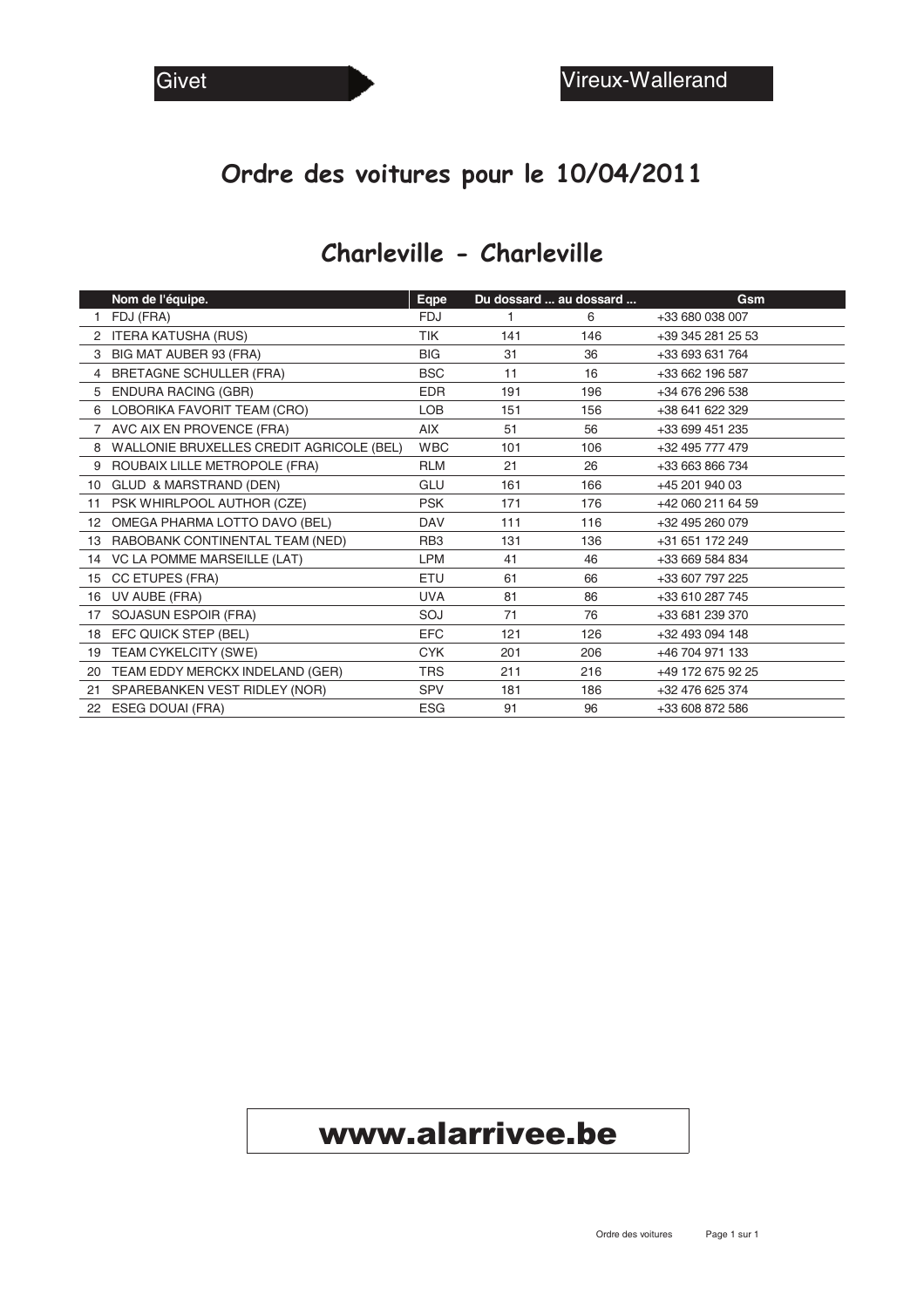



41.093 Km/h 322 Km

#### PAR DOSSARD **Dos. NOM et Prénom Ecart** Moyenne horai **Dos.NOM et Prénom Ecart Dos.NOM et Prénom Ecart FDJ (FRA)**<br>1 CASAR Sandy 20 0:00:18 1 CASAR Sandy 20 0:00:18<br>2 COURTEILLE Arnaud \* 88 0:12:53 2 COURTEILLE Arnaud \* 88 0:12:53<br>3 MEERSMAN Gianni \* 1 Leader MEERSMAN Gianni 1 Leader<br>118 0:12:53 118 118 1175 4 MOUREY Francis 5 PINOT Thibaut \* 39 0:00:40 6 SULZBERGER Wesley 24 0:00:18 **BRETAGNE SCHULLER (FRA) 4** 11 BIDEAU Jean-Marc 64 0:01:47<br>12 FONSECA Armindo \* 59 0:01:45 12 FONSECA Armindo<sup>\*</sup> 13 GUILLOU Florian 78 0:02:02<br>14 PICHON Laurent 4 0:00:14 14 PICHON Laurent 4 0:00:14<br>15 BERTHOU Eric 9 0:00:18 15 BERTHOU Eric **ROUBAIX LILLE METROPOLE (FRA) 9** 21 BOULO Matthieu \* 10 0:00:18<br>24 GUAY Julien 18 0:00:18 24 GUAY Julien 18 0:00:18<br>25 KNEISKY Morgan 18 0:01:39 25 KNEISKY Morgan 26 LE CORRE Florian 25 0:00:18 **BIG MAT AUBER 93 (FRA) 3**<br>31 DRUJON Mathieu **3** 0:00:14 31 DRUJON Mathieu 3 0:00:14<br>32 MEDEREI Maxime 39 0:00:18 32 MEDEREL Maxime 33 LE BOULCH Dimitri \* 26 0:00:18 34 GEORGES Sylvain 31 0:00:18 35 MOLMY Arnaud 48 0:01:42 36 MOMBAERTS Johan 30 0:00:18 **VC LA POMME MARSEILLE (LAT) 14** 41 ANTOMARCHI Julien 79 0:03:48 42 SISKEVICIUS Evaldas 89 0:12:53 43 GIRAUD Benjamin 42 0:01:39 44 JULES Justin 40 0:01:33 45 DIAZ Daniel \* 27 0:00:18<br>46 CAUQUIL Yohan 28 0:00:18 CAUQUIL Yohan **AVC AIX EN PROVENCE (FRA) 7** 51 DENONFOUX Laurent 49 0:01:42<br>52 MIHAYI OV Nikolay 72 0:01:47 MIHAYLOV Nikolay 72 0:01:47<br>LEBAS Thomas 7 0:00:16 53 LEBAS Thomas 7 0:00:16 RAMIER Romain 108 0:12:53<br>RIBET Aurélien 57 0:01:42 55 RIBET Aurélien 57 0:01:42<br>56 ROSTOLLAN Thomas 116 0:12:53 56 ROSTOLLAN Thomas **CC ETUPES (FRA)** 15<br>
61 ELISSONDE Kenny \* 34 0:00:18 61 ELISSONDE Kenny \* 34 0:00:18<br>62 MOLARD Rudy \* 76 0:01:47 62 MOLARD Rudy \* 76 0:01:47<br>63 FERRAND-PREVOT Evan \* 91 0:12:53 63 FERRAND-PREVOT Evan \* 91 0:12:53<br>64 GRAS Irwin \* 93 0:12:53 64 GRAS Irwin \* 65 BOISSON Nicolas \* 115 0:12:53 66 PERRY Aurelien \* 95 0:12:53 **SOJASUN ESPOIR (FRA) 17** 71 DELAPLACE Cédric \* 56 0:01:42 72 GARSON Pierre \* 45 0:01:42 73 LEBRETON Stéphane \* 68 0:01:47<br>74 CORBEL Erwann \* 125 0:37:53 74 CORBEL Erwann \* 76 SEIGNEUR Fabrice \* 100 0:12:53 **UV AUBE (FRA) 16** 81 LEJEUNE Romain 35 0:00:18 82 VILLA Romain 107 0:12:53<br>83 VILLA Thibaut 73 0:01:47 83 VILLA Thibaut 84 RABAUD Julien 98 0:12:53<br>85 CLERE Emilien 98 0:12:53 85 CLERE Emilien 85 0:12:53<br>86 PICARD Anthony \* 106 0:12:53 **EFC QUICK STEP (BEL)** 121 VANDEWAETER Sean \* 47 0:01:42 121 VANDEWAETER Sean \* 47 0:01:42<br>122 WALLAYS Jens \* 124 0:25:38 122 WALLAYS Jens \* 124 0:25:38<br>123 DESMET Jeroen \* 94 0:12:53 123 DESMET Jeroen\*

| 91  | <b>DRANCOURT Pierre</b>              | 80  | 0:11:13 |          |
|-----|--------------------------------------|-----|---------|----------|
| 92  | <b>DELROT Bastien</b>                | 53  | 0:01:42 |          |
| 93  | <b>FORTIN Leo</b>                    | 54  | 0:01:42 |          |
| 94  | <b>SKRZYPCZAK David</b>              | 84  | 0:12:53 |          |
| 95  | <b>VENEL Geoffrey</b>                | 111 | 0:12:53 |          |
| 96  | DELMARQUETTE Remi*                   | 120 | 0:15:16 |          |
|     | WALLONIE BRUXELLES CREDIT AGRI       |     |         | <u>8</u> |
| 101 | <b>BILLE Gaetan</b>                  | 11  | 0:00:18 |          |
| 102 | CHEVALIER Olivier *                  | 44  | 0:01:42 |          |
| 103 | <b>DEVILLERS Gilles</b>              | 8   | 0:00:18 |          |
| 104 | <b>MOTTET Ludovic</b>                | 81  | 0:12:50 |          |
| 105 | POLAZZI Fabio                        | 17  | 0:00:18 |          |
| 106 | <b>ROUET Rudy</b>                    | 21  | 0:00:18 |          |
|     | <b>OMEGA PHARMA LOTTO DAVO (BEL)</b> |     |         | 12       |
| 111 | <b>BULGAC Brian</b>                  | 75  | 0:01:47 |          |
| 112 | JANSSENS Jimmy *                     | 15  | 0:00:18 |          |
| 113 | SPRENGERS Thomas *                   | 14  | 0:00:18 |          |
| 114 | BEATSE Dries *                       | 58  | 0:01:44 |          |
| 115 | <b>VERKINDERE Frederik</b>           | 60  | 0:01:46 |          |
| 116 | WELLENS Tim <sup>*</sup>             | 36  | 0:00:18 |          |

**ESEG DOUAI (FRA) 22**

86 PICARD Anthony

| 124                                 | SPOKES Sam *                                           | 110                  | 0:12:53            |           |  |  |  |  |
|-------------------------------------|--------------------------------------------------------|----------------------|--------------------|-----------|--|--|--|--|
| 125                                 | <b>NACHTERGAELE Niels</b>                              |                      | 109 0:12:53        |           |  |  |  |  |
| RABOBANK CONTINENTAL TEAM (NE<br>13 |                                                        |                      |                    |           |  |  |  |  |
| 131                                 | <b>BOVENHUIS Jasper*</b>                               | 92                   | 0:12:53            |           |  |  |  |  |
| 132                                 | MARKUS Barry *                                         | 86                   | 0:12:53            |           |  |  |  |  |
| 133                                 | GOOS Marc *                                            | 37                   | 0:00:28            |           |  |  |  |  |
| 134                                 | KELDERMAN Wilco*                                       | 16                   | 0:00:18            |           |  |  |  |  |
| 135                                 | BOSKAMP Melvin *                                       | 46                   | 0:01:42            |           |  |  |  |  |
| 136                                 | RIESEBEEK Oscar*                                       | 90                   | 0:12:53            |           |  |  |  |  |
|                                     | ITERA KATUSHA (RUS)                                    |                      |                    | 2         |  |  |  |  |
| 141                                 | <b>IGNATYEV Dmitry</b>                                 | 33                   | 0:00:18            |           |  |  |  |  |
| 142                                 | <b>ANTONOV Mikhail</b>                                 | 19                   | 0:00:18            |           |  |  |  |  |
| 143                                 | FROLOV Igor *                                          | 67                   | 0:01:47            |           |  |  |  |  |
| 144                                 | SOLOMENNIKOV Andrey                                    | $\overline{2}$<br>32 | 0:00:12            |           |  |  |  |  |
| 145<br>146                          | <b>WIELINGA Reinbert</b><br><b>BARANOV Kirill *</b>    | 103                  | 0:00:18<br>0:12:53 |           |  |  |  |  |
|                                     |                                                        |                      |                    |           |  |  |  |  |
|                                     | <b>LOBORIKA FAVORIT TEAM (CRO)</b>                     |                      |                    | 6         |  |  |  |  |
| 151                                 | ROGINA Radoslav                                        | 6                    | 0:00:16            |           |  |  |  |  |
| 152                                 | <b>KVASINA Matija</b>                                  | 22                   | 0:00:18            |           |  |  |  |  |
| 153                                 | <b>DURASEK Kristijan</b>                               | 71                   | 0:01:47            |           |  |  |  |  |
| 154<br>155                          | MIHOLJEVIC Hrvoje<br><b>DANCULOVIC Tomislav</b>        | 23<br>102            | 0:00:18<br>0:12:53 |           |  |  |  |  |
| 156                                 | <b>KISERLOVSKI Emanuel</b>                             | 62                   | 0:01:47            |           |  |  |  |  |
| GLUD                                | & MARSTRAND (DEN)                                      |                      |                    |           |  |  |  |  |
|                                     |                                                        |                      |                    | 10        |  |  |  |  |
| 161                                 | <b>BOCHMANN Lasse</b><br><b>JORGENSEN Kasper Linde</b> | 12                   | 0:00:18            |           |  |  |  |  |
| 162<br>163                          | <b>KVIST Thomas</b>                                    | 112<br>63            | 0:12:53<br>0:01:47 |           |  |  |  |  |
| 164                                 | <b>VINTHER Troels</b>                                  | 41                   | 0:01:36            |           |  |  |  |  |
| 165                                 | <b>OSTERGAARD Niki</b>                                 | 121                  | 0:17:22            |           |  |  |  |  |
| 166                                 | JUUL Christopher*                                      | 69                   | 0:01:47            |           |  |  |  |  |
|                                     | PSK WHIRLPOOL AUTHOR (CZE)                             |                      |                    | 11        |  |  |  |  |
| 171                                 | <b>KOZUBEK Stanislav</b>                               | 70                   | 0:01:47            |           |  |  |  |  |
| 172                                 | <b>BENCIK Petr</b>                                     | 66                   | 0:01:47            |           |  |  |  |  |
| 173                                 | <b>HUDECEK Jiri</b>                                    | 74                   | 0:01:47            |           |  |  |  |  |
| 174                                 | <b>BUCHACEK Tomas</b>                                  | 13                   | 0:00:18            |           |  |  |  |  |
| 175                                 | DANACIK Tomas *                                        | 65                   | 0:01:47            |           |  |  |  |  |
| 176                                 | DVORSKY David *                                        | 96                   | 0:12:53            |           |  |  |  |  |
|                                     | SPAREBANKEN VEST RIDLEY (NOR)                          |                      |                    | 21        |  |  |  |  |
| 181                                 | STEVENSON Christofer                                   | 82                   | 0:12:51            |           |  |  |  |  |
| 182                                 | <b>HEGREBERG Roy</b>                                   | 87                   | 0:12:53            |           |  |  |  |  |
| 183                                 | <b>SOLBERG Frode</b>                                   | 97                   | 0:12:53            |           |  |  |  |  |
| 184                                 | BLIKRA Havard *                                        | 52                   | 0:01:42            |           |  |  |  |  |
| 185                                 | ZIESLER Johan Frederik *                               | 104                  | 0:12:53            |           |  |  |  |  |
| 186                                 | EIDSHEIM Filip *                                       | 99                   | 0:12:53            |           |  |  |  |  |
|                                     | <b>ENDURA RACING (GBR)</b>                             |                      |                    | <u>5</u>  |  |  |  |  |
| 191                                 | <b>ANDERSON Jack</b>                                   | 117                  | 0:12:53            |           |  |  |  |  |
| 192                                 | MOSS James                                             | 114                  | 0:12:53            |           |  |  |  |  |
| 193                                 | <b>BLAIN Alexandre</b>                                 | 83                   | 0:12:52            |           |  |  |  |  |
| 194                                 | <b>MANDRI René</b>                                     | 5                    | 0:00:15            |           |  |  |  |  |
| 195                                 | DE JONGH Maarten                                       | 38                   | 0:00:38            |           |  |  |  |  |
|                                     | TEAM CYKELCITY (SWE)                                   |                      |                    | <u>19</u> |  |  |  |  |
| 201                                 | <b>BJELKMARK Jonas</b>                                 | 113                  | 0:12:53            |           |  |  |  |  |
| 202                                 | <b>LANDSTROM Johan</b>                                 |                      | 123 0:25:08        |           |  |  |  |  |
| 203                                 | LINDGREN Johan                                         | 105                  | 0:12:53            |           |  |  |  |  |
| 204                                 | <b>OLSSON Michael</b>                                  | 50                   | 0:01:42            |           |  |  |  |  |
| 205                                 | <b>BALCK Sebastian</b>                                 | 55                   | 0:01:42            |           |  |  |  |  |
| 206                                 | RONN Jimmy                                             | 122                  | 0:25:08            |           |  |  |  |  |
|                                     | TEAM EDDY MERCKX INDELAND (GER                         |                      |                    | 20        |  |  |  |  |
| 212                                 | <b>GANSER Stefan</b>                                   | 61                   | 0:01:47            |           |  |  |  |  |
| 213                                 | <b>BERTLING Matthias</b>                               | 101                  | 0:12:53            |           |  |  |  |  |
| 214                                 | <b>KOPP David</b>                                      | 77                   | 0:01:59            |           |  |  |  |  |
| 215                                 | VAN RUITENBEEK Emanuel                                 | 51                   | 0:01:42            |           |  |  |  |  |
|                                     |                                                        |                      |                    |           |  |  |  |  |
| 216                                 | SCHMITT Alexander *                                    | 119                  | 0:13:13            |           |  |  |  |  |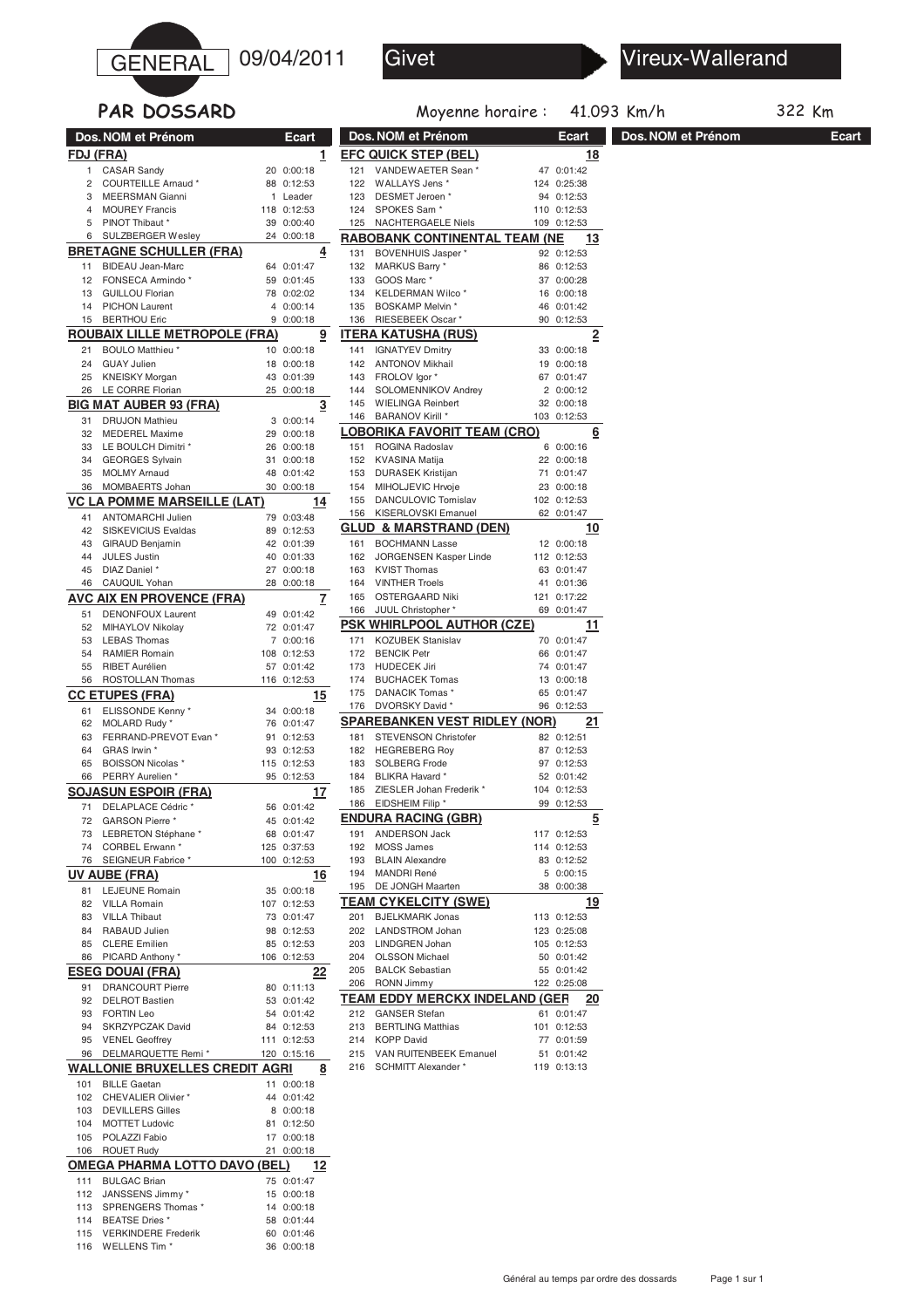#### 37ème Circuit des Ardennes - Le 10/04/2011

|                  |                                               | Légende : Leaders      |                                  | P=leader aux points              | <b>R=leader reliefs</b> |                       | S=leader sprints | J=leader jeunes |
|------------------|-----------------------------------------------|------------------------|----------------------------------|----------------------------------|-------------------------|-----------------------|------------------|-----------------|
| FDJ 1            | 1<br>0:00:18<br>20                            | $2 *$<br>88<br>0:12:53 | $\mathbf{3}$<br>Leader           | 4<br>118 0:12:53                 | $5*$<br>39<br>0:00:40   | 6<br>24 0:00:18       |                  |                 |
| BSC 4            | 11<br>64 0:01:47                              | $12 *$<br>59 0:01:45   | 13<br>78  0:02:02                | 14<br>0:00:14<br>4               | 15<br>9<br>0:00:18      |                       |                  |                 |
| RLM <sub>9</sub> | $21 \times 1$<br>10 0:00:18                   |                        |                                  | 24<br>0:00:18<br>18              | 25<br>43 0:01:39        | 26<br>25 0:00:18      |                  |                 |
| <b>BIG 3</b>     | $\mathbf{s}$<br>31<br>$\mathbf{3}$<br>0:00:14 | 32<br>29 0:00:18       | $33 *$<br>26 0:00:18             | 34<br>31 0:00:18                 | 35<br>48 0:01:42        | 36<br>30 0:00:18      |                  |                 |
| LPM<br>14        | 41<br>79<br>0:03:48                           | 42<br>89 0:12:53       | 43<br>42<br>0:01:39              | 44<br>40 0:01:33                 | 45 *<br>27<br>0:00:18   | 46<br>28 0:00:18      |                  |                 |
| AIX <sub>7</sub> | 51<br>0:01:42<br>49                           | 52<br>72 0:01:47       | 53<br>0:00:16<br>$\overline{7}$  | 54<br>108 0:12:53                | 55<br>57 0:01:42        | 56<br>116 0:12:53     |                  |                 |
| <b>ETU 15</b>    | $61 *$<br>34 0:00:18                          | $62 *$<br>76 0:01:47   | $63 *$<br>91 0:12:53             | $64 *$<br>93 0:12:53             | 65 *<br>115 0:12:53     | 66 *<br>95 0:12:53    |                  |                 |
| <b>SOJ 17</b>    | $71 *$<br>0:01:42<br>56                       | $72 *$<br>45 0:01:42   | $73 *$<br>68 0:01:47             | $74 *$<br>125 0:37:53            |                         | 76 *<br>100 0:12:53   |                  |                 |
| <b>UVA 16</b>    | 81<br>35<br>0:00:18                           | 82<br>107 0:12:53      | 83<br>73 0:01:47                 | 84<br>98 0:12:53                 | 85<br>85 0:12:53        | 86 *<br>106 0:12:53   |                  |                 |
| <b>ESG 22</b>    | 91<br>80 0:11:13                              | 92<br>53 0:01:42       | 93<br>54 0:01:42                 | 94<br>84 0:12:53                 | 95<br>111 0:12:53       | 96 *<br>120 0:15:16   |                  |                 |
| WBC 8<br>Leader  | 101<br>11 0:00:18                             | $102*$<br>44 0:01:42   | 103<br>0:00:18<br>8 <sub>1</sub> | 104<br>81 0:12:50                | 105<br>17 0:00:18       | 106<br>21 0:00:18     |                  |                 |
| <b>DAV</b><br>12 | 111<br>75 0:01:47                             | $112*$<br>15 0:00:18   | $113*$<br>14 0:00:18             | $114*$<br>58 0:01:44             | 115<br>60 0:01:46       | $116*$<br>36 0:00:18  |                  |                 |
| <b>EFC 18</b>    | $121*$<br>47 0:01:42                          | $122*$<br>124 0:25:38  | $123*$<br>94 0:12:53             | $124*$<br>110 0:12:53            | 125<br>109 0:12:53      |                       |                  |                 |
| <b>RB3 13</b>    | $131*$<br>92 0:12:53                          | $132*$<br>86 0:12:53   | $133*$<br>37 0:00:28             | $134*$<br>16 0:00:18             | $135*$<br>46 0:01:42    | 136*<br>90 0:12:53    |                  |                 |
| <b>TIK 2</b>     | 141<br>33 0:00:18                             | 142<br>19 0:00:18      | $143*$<br>67 0:01:47             | 144<br>$\overline{2}$<br>0:00:12 | 145<br>32 0:00:18       | 146*<br>103 0:12:53   |                  |                 |
| LOB 6            | 151<br>6 0:00:16                              | 152<br>22 0:00:18      | 153<br>71 0:01:47                | 154<br>23 0:00:18                | 155<br>102 0:12:53      | 156<br>62 0:01:47     |                  |                 |
| <b>GLU 10</b>    | 161<br>12 0:00:18                             | 162<br>112 0:12:53     | 163<br>63 0:01:47                | 164<br>41 0:01:36                | 165<br>121 0:17:22      | 166*<br>69 0:01:47    |                  |                 |
| <b>PSK 11</b>    | 171<br>70 0:01:47                             | 172<br>66 0:01:47      | 173<br>74 0:01:47                | 174<br>13 0:00:18                | $175*$<br>65 0:01:47    | $176*$<br>96 0:12:53  |                  |                 |
| <b>SPV 21</b>    | $\vert$ <sup>R</sup> 181<br>82 0:12:51        | 182<br>87 0:12:53      | 183<br>97 0:12:53                | $184*$<br>52 0:01:42             | 185*<br>104 0:12:53     | 186*<br>99 0:12:53    |                  |                 |
| <b>EDR 5</b>     | 191<br>117 0:12:53                            | 192<br>114 0:12:53     | 193<br>83 0:12:52                | 194<br>5 0:00:15                 | 195<br>38 0:00:38       |                       |                  |                 |
| <b>CYK 19</b>    | 201<br>113 0:12:53                            | 202<br>123 0:25:08     | 203<br>105 0:12:53               | 204<br>50 0:01:42                | 205<br>55 0:01:42       | 206<br>122 0:25:08    |                  |                 |
| <b>TRS 20</b>    |                                               | 212<br>61 0:01:47      | 213<br>101 0:12:53               | 214<br>77 0:01:59                | 215<br>51 0:01:42       | $216*$<br>119 0:13:13 |                  |                 |